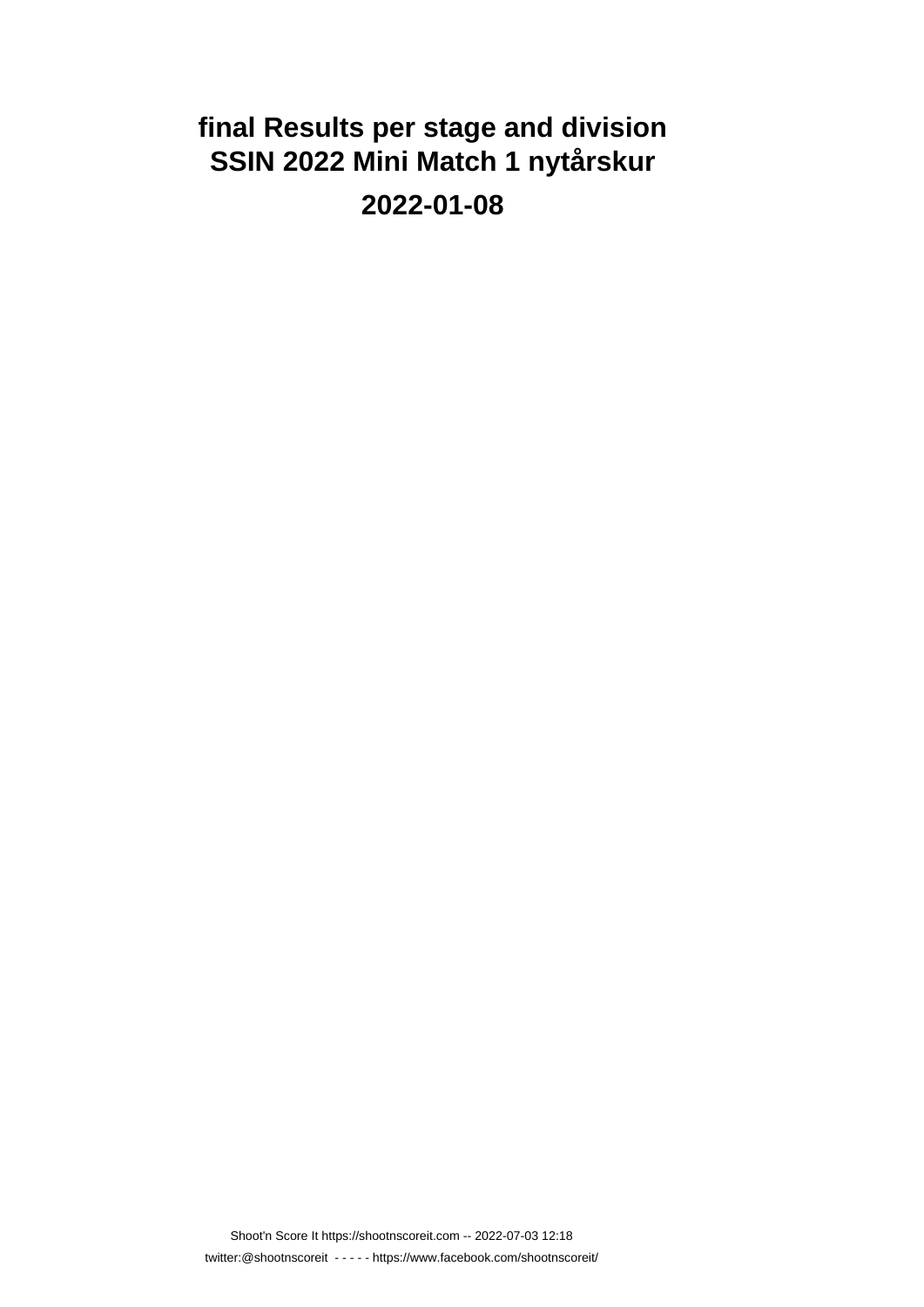# **OPEN Results per stage**

## **Stage: 1. 1**

| #. | PERCENT POINTS FACTOR | STAGE STAGE | HIT    | <b>POINTS</b> | TIME<br>(sec) | <b>COMPETITOR</b><br>#. Name | <b>DIV</b> | <b>CAT CLS</b> | #ICS   |
|----|-----------------------|-------------|--------|---------------|---------------|------------------------------|------------|----------------|--------|
|    | 100.00                | 55,0000     | 5.3228 | 47            | 8.83          | 19. Andreas Helvig Hansen    | +Open      |                |        |
| ◠  | 46.58                 | 25.6190     | 2.4793 | 36            | 14.52         | 51. Christian Bagger         | +Open      | S              | bagger |
| DQ |                       |             |        |               |               | 8. Aleksandar Duracov        | +Open      | -              |        |

### **Stage: 2. 2**

| ₩. | PERCENT POINTS FACTOR | STAGE STAGE | HIT    | <b>POINTS</b> | TIME<br>(sec) | <b>COMPETITOR</b><br>#. Name | <b>DIV</b> |   | <b>CAT CLS</b> | #ICS   |
|----|-----------------------|-------------|--------|---------------|---------------|------------------------------|------------|---|----------------|--------|
|    | 100.00                | 105.0000    | 7.0373 | 100           | 14.21         | 51. Christian Bagger         | +Open      | S |                | bagger |
| ⌒  | 90.34                 | 94.8518     | 6.3571 | 89            | 14.00         | 19. Andreas Helvig Hansen    | +Open      |   |                |        |
| DQ |                       |             |        |               |               | 8. Aleksandar Duracov        | +Open      | ۰ |                |        |

### **Stage: 3. 3**

| #. | <b>STAGE</b><br>PERCENT POINTS FACTOR | <b>STAGE</b> | HIT    | <b>POINTS</b> | <b>TIME</b><br>(sec) | <b>COMPETITOR</b><br>#. Name | <b>DIV</b> | <b>CAT CLS</b> | #ICS   |
|----|---------------------------------------|--------------|--------|---------------|----------------------|------------------------------|------------|----------------|--------|
|    | 100.00                                | 60.0000      | 6.3625 | 53            | 8.33                 | 19. Andreas Helvig Hansen    | +Open      | -              |        |
| ົ  | 52.39                                 | 31.4340      | 3.3333 | 38            | 11.40                | 51. Christian Bagger         | +Open      | S              | bagger |
| DQ |                                       |              |        |               |                      | 8. Aleksandar Duracov        | $+$ Open   | ۰              |        |

### **Stage: 4. 4**

| #.     | <b>STAGE</b><br>PERCENT POINTS FACTOR | <b>STAGE</b> | HIT    | <b>POINTS</b> | TIME<br>(sec) | <b>COMPETITOR</b><br>#. Name | <b>DIV</b> |        | <b>CAT CLS</b> | #ICS   |
|--------|---------------------------------------|--------------|--------|---------------|---------------|------------------------------|------------|--------|----------------|--------|
|        | 100.00                                | 90.0000      | 8.3333 | 78            | 9.36          | 19. Andreas Helvig Hansen    | +Open      |        |                |        |
| C<br>∼ | 90.46                                 | 81.4169      | 7.5386 | 83            | 11.01         | 51. Christian Bagger         | +Open      | c<br>C |                | bagger |
| DQ     |                                       |              |        |               |               | 8. Aleksandar Duracov        | +Open      | -      |                |        |

### **Stage: 5. 5**

| #. | PERCENT POINTS FACTOR | STAGE STAGE | HIT    | <b>POINTS</b> | TIME<br>(sec) | <b>COMPETITOR</b><br>#. Name | <b>DIV</b> |   | <b>CAT CLS</b> | #ICS   |
|----|-----------------------|-------------|--------|---------------|---------------|------------------------------|------------|---|----------------|--------|
|    | 100.00                | 55.0000     | 6.0645 | 47            | 7.75          | 51. Christian Bagger         | +Open      | S |                | bagger |
| 2  | 89.48                 | 49.2124     | 5.4264 | 49            | 9.03          | 19. Andreas Helvig Hansen    | +Open      |   |                |        |
| DQ |                       |             |        |               |               | 8. Aleksandar Duracov        | +Open      | - |                |        |

### **Stage: 6. 6**

| #. | <b>STAGE</b><br>PERCENT POINTS FACTOR | <b>STAGE</b> | HІТ    | <b>POINTS</b> | TIME<br>(sec) | <b>COMPETITOR</b><br>#. Name | <b>DIV</b> | <b>CAT CLS</b> |   | #ICS   |
|----|---------------------------------------|--------------|--------|---------------|---------------|------------------------------|------------|----------------|---|--------|
|    | 100.00                                | 155,0000     | 7.4074 | 148           | 19.98         | 19. Andreas Helvig Hansen    | +Open      |                |   |        |
| っ  | 95.08                                 | 147.3734     | 7.0429 | 146           | 20.73         | 51. Christian Bagger         | +Open      | S              | - | bagger |
| DQ |                                       |              |        |               |               | 8. Aleksandar Duracov        | +Open      |                |   |        |

#### **Stage: 7. 7**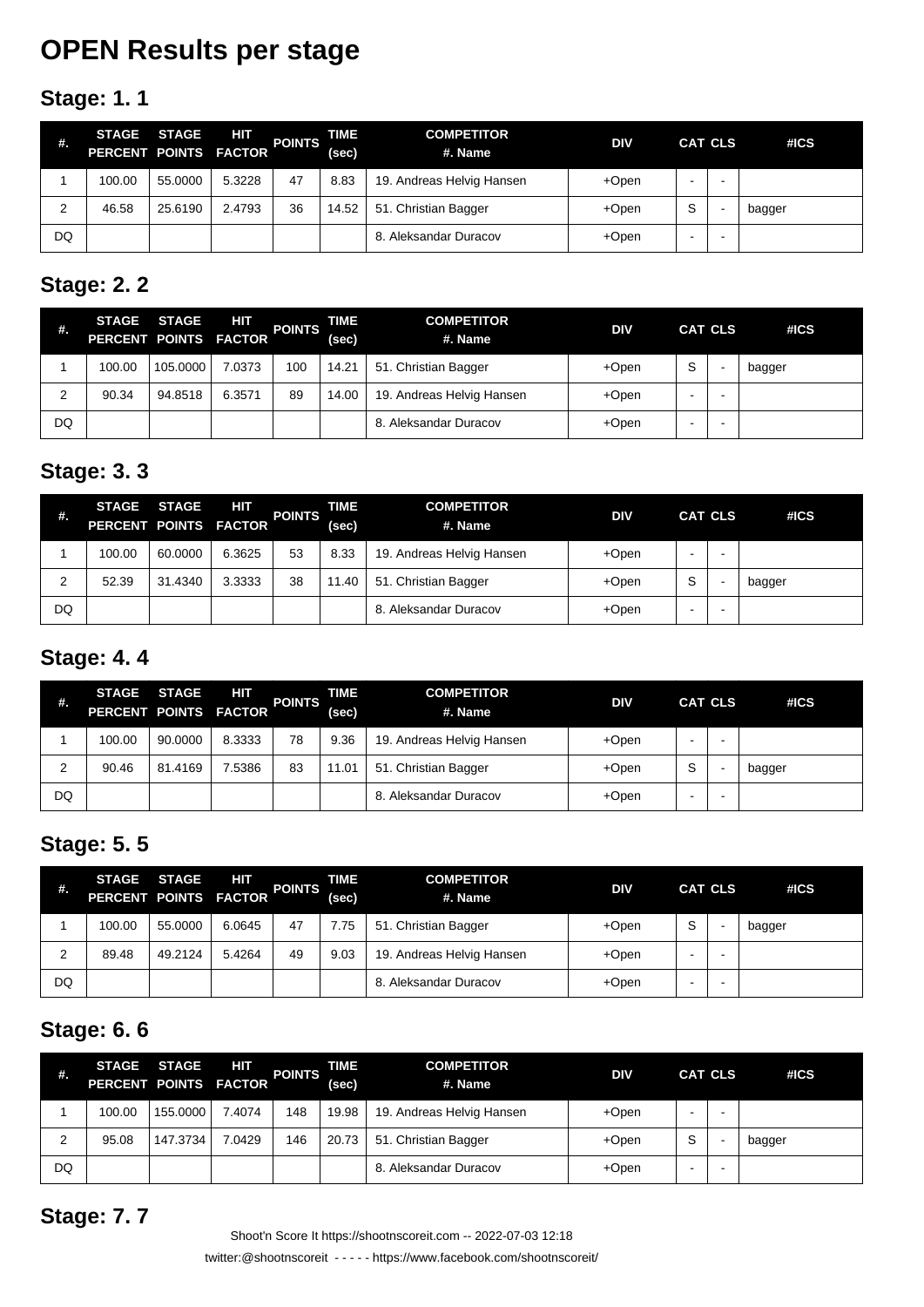| #. | PERCENT POINTS FACTOR | STAGE STAGE | HIT    | <b>POINTS</b> | TIME<br>(sec) | <b>COMPETITOR</b><br>#. Name | <b>DIV</b> | CAT CLS |   | #ICS   |
|----|-----------------------|-------------|--------|---------------|---------------|------------------------------|------------|---------|---|--------|
|    | 100.00                | 60.0000     | 6.4773 | 57            | 8.80          | 19. Andreas Helvig Hansen    | +Open      | -       | - |        |
|    | 85.13                 | 51.0772     | 5.5140 | 59            | 10.70         | 51. Christian Bagger         | +Open      | S       | - | bagger |
| DQ |                       |             |        |               |               | 8. Aleksandar Duracov        | +Open      | -       | - |        |

## **Stage: 8. 8**

| #. |        | STAGE STAGE<br>PERCENT POINTS FACTOR | <b>HIT</b> | <b>POINTS</b> | TIME<br>(sec) | <b>COMPETITOR</b><br>#. Name | <b>DIV</b> |   | <b>CAT CLS</b> | #ICS   |
|----|--------|--------------------------------------|------------|---------------|---------------|------------------------------|------------|---|----------------|--------|
|    | 100.00 | 140.0000                             | 5.4706     | 136           | 24.86         | 51. Christian Bagger         | +Open      | S |                | bagger |
| 2  | 90.40  | 126.5565                             | 4.9453     | 104           | 21.03         | 19. Andreas Helvig Hansen    | +Open      | - |                |        |
| DQ |        |                                      |            |               |               | 8. Aleksandar Duracov        | +Open      |   |                |        |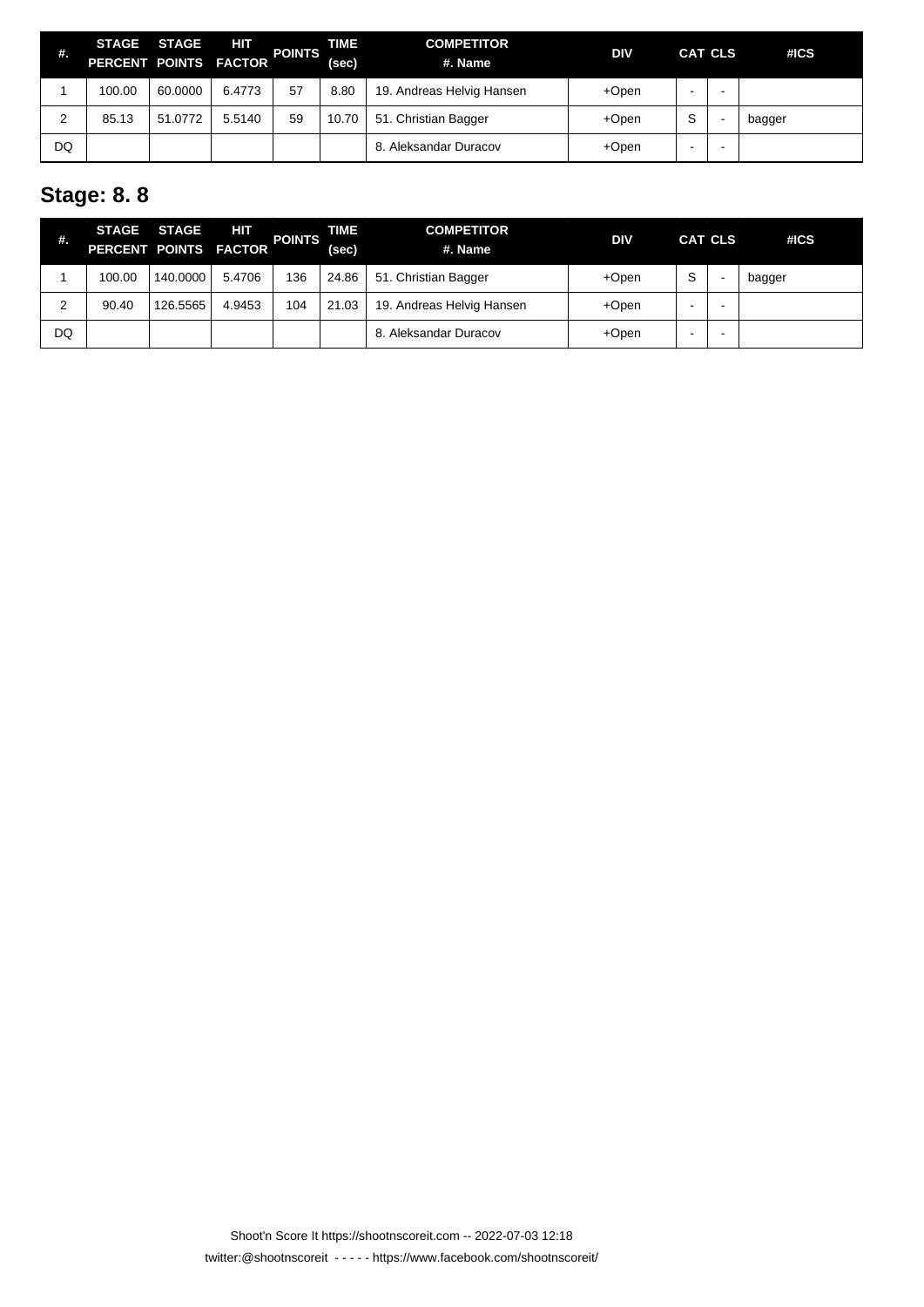# **STANDARD Results per stage**

## **Stage: 1. 1**

| #.             | <b>STAGE</b><br>PERCENT POINTS | <b>STAGE</b> | HIT<br><b>FACTOR</b> | <b>POINTS</b> | TIME<br>(sec) | <b>COMPETITOR</b><br>#. Name | <b>DIV</b> |                | <b>CAT CLS</b> | #ICS           |
|----------------|--------------------------------|--------------|----------------------|---------------|---------------|------------------------------|------------|----------------|----------------|----------------|
| 1              | 100.00                         | 55.0000      | 3.7548               | 49            | 13.05         | 14. Torben G. Skjoldborg     | -Standard  | S              | $\blacksquare$ |                |
| 2              | 94.68                          | 52.0767      | 3.5552               | 47            | 13.22         | 25. Kim Wiencken             | -Standard  | S              | $\blacksquare$ | ventureshooter |
| 3              | 89.65                          | 49.3059      | 3.3661               | 48            | 14.26         | 20. Bjørn Severin            | +Standard  | $\blacksquare$ | $\blacksquare$ | fed7has        |
| 4              | 83.06                          | 45.6837      | 3.1188               | 47            | 15.07         | 3. Tim Iversen               | -Standard  |                |                |                |
| 5              | 79.25                          | 43.5902      | 2.9759               | 53            | 17.81         | 26. Steen Bagger             | -Standard  | <b>SS</b>      | $\blacksquare$ |                |
| 6              | 62.32                          | 34.2765      | 2.3400               | 49            | 20.94         | 24. Jens-Micael Johansen     | -Standard  | S              | $\blacksquare$ | jensmicael     |
| $\overline{7}$ | 57.78                          | 31.7791      | 2.1695               | 43            | 19.82         | 38. Carsten Husman           | -Standard  | $\blacksquare$ | $\blacksquare$ | husman         |
| 8              | 45.24                          | 24.8833      | 1.6988               | 30            | 17.66         | 41. Jan Bolvig Andersen      | -Standard  | S              | $\blacksquare$ | pinkerton      |
| 9              | 0.00                           | 0.0000       | 0.0000               | 0             | 0.00          | 45. Stefan Westh Wiencken    | +Standard  | $\blacksquare$ |                |                |
| 10             | 0.00                           | 0.0000       | 0.0000               | 0             | 18.01         | 49. Thomas Storgaard         | -Standard  |                |                | storgaard      |
| DQ             |                                |              |                      |               |               | 43. Ulrik Saxhøj             | -Standard  | S              | $\blacksquare$ | jafro          |

## **Stage: 2. 2**

| #. | <b>STAGE</b><br>PERCENT POINTS | <b>STAGE</b> | HІТ<br><b>FACTOR</b> | <b>POINTS</b> | TIME<br>(sec) | <b>COMPETITOR</b><br>#. Name | <b>DIV</b> |                          | <b>CAT CLS</b> | #ICS           |
|----|--------------------------------|--------------|----------------------|---------------|---------------|------------------------------|------------|--------------------------|----------------|----------------|
| 1  | 100.00                         | 105.0000     | 6.7408               | 97            | 14.39         | 20. Bjørn Severin            | +Standard  | $\blacksquare$           | $\blacksquare$ | fed7has        |
| 2  | 80.39                          | 84.4063      | 5.4187               | 99            | 18.27         | 25. Kim Wiencken             | -Standard  | S                        | $\blacksquare$ | ventureshooter |
| 3  | 74.55                          | 78.2804      | 5.0254               | 79            | 15.72         | 14. Torben G. Skjoldborg     | -Standard  | S                        | ۰              |                |
| 4  | 66.83                          | 70.1736      | 4.5050               | 81            | 17.98         | 24. Jens-Micael Johansen     | -Standard  | S                        | ٠              | jensmicael     |
| 5  | 63.23                          | 66.3929      | 4.2623               | 91            | 21.35         | 41. Jan Bolvig Andersen      | -Standard  | S                        | $\blacksquare$ | pinkerton      |
| 6  | 59.76                          | 62.7471      | 4.0282               | 97            | 24.08         | 26. Steen Bagger             | -Standard  | SS                       | ٠              |                |
| 7  | 54.94                          | 57.6919      | 3.7037               | 74            | 19.98         | 3. Tim Iversen               | -Standard  | $\overline{\phantom{a}}$ | ۰              |                |
| 8  | 54.94                          | 57.6919      | 3.7037               | 93            | 25.11         | 38. Carsten Husman           | -Standard  | $\blacksquare$           | ٠              | husman         |
| 9  | 34.86                          | 36.6060      | 2.3500               | 76            | 32.34         | 49. Thomas Storgaard         | -Standard  | $\blacksquare$           | ٠              | storgaard      |
| 10 | 0.00                           | 0.0000       | 0.0000               | 0             | 0.00          | 45. Stefan Westh Wiencken    | +Standard  | $\blacksquare$           | ۰              |                |
| DQ |                                |              |                      |               |               | 43. Ulrik Saxhøj             | -Standard  | S                        | ۰              | jafro          |

## **Stage: 3. 3**

| #. | <b>STAGE</b><br>PERCENT POINTS FACTOR | <b>STAGE</b> | HІТ    | <b>POINTS</b> | TIME<br>(sec) | <b>COMPETITOR</b><br>#. Name                                                              | <b>DIV</b> |                          | <b>CAT CLS</b>           | #ICS           |
|----|---------------------------------------|--------------|--------|---------------|---------------|-------------------------------------------------------------------------------------------|------------|--------------------------|--------------------------|----------------|
|    | 100.00                                | 60.0000      | 5.6548 | 57            | 10.08         | 20. Bjørn Severin                                                                         | +Standard  | $\overline{\phantom{0}}$ | $\blacksquare$           | fed7has        |
| 2  | 87.14                                 | 52.2864      | 4.9278 | 58            | 11.77         | 14. Torben G. Skioldborg                                                                  | -Standard  | S                        | $\overline{\phantom{a}}$ |                |
| 3  | 86.66                                 | 51.9935      | 4.9002 | 54            | 11.02         | 3. Tim Iversen                                                                            | -Standard  |                          | $\blacksquare$           |                |
| 4  | 75.32                                 | 45.1896      | 4.2589 | 50            | 11.74         | 41. Jan Bolvig Andersen                                                                   | -Standard  | S                        | $\blacksquare$           | pinkerton      |
| 5  | 71.25                                 | 42.7474      | 4.0288 | 56            | 13.90         | 26. Steen Bagger                                                                          | -Standard  | <b>SS</b>                | $\blacksquare$           |                |
| 6  | 69.84                                 | 41.9057      | 3.9494 | 50            | 12.66         | 38. Carsten Husman                                                                        | -Standard  | $\overline{\phantom{0}}$ | $\overline{\phantom{0}}$ | husman         |
| 7  | 59.70                                 | 35.8213      | 3.3760 | 58            | 17.18         | 25. Kim Wiencken                                                                          | -Standard  | S                        | $\overline{a}$           | ventureshooter |
| 8  | 33.73                                 | 20.2381      | 1.9074 | 35            | 18.35         | 49. Thomas Storgaard                                                                      | -Standard  | $\overline{\phantom{0}}$ | $\blacksquare$           | storgaard      |
| 9  | 0.00                                  | 0.0000       | 0.0000 | $\Omega$      | 9.93          | 24. Jens-Micael Johansen<br>Shoot'n Score Ithttps://shootnscoreit.com -- 2022-07-03 12:18 | -Standard  | S                        | $\blacksquare$           | jensmicael     |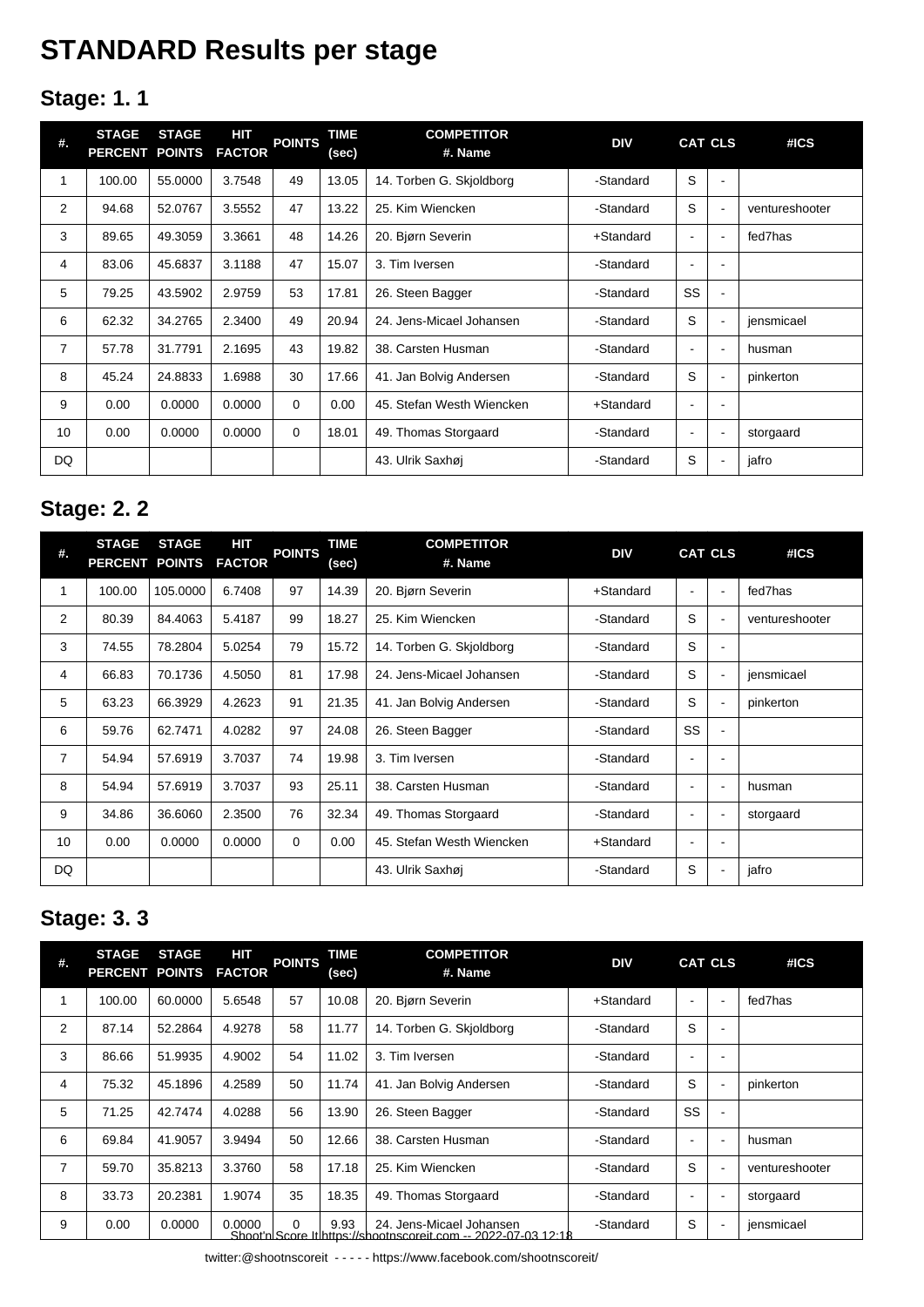| #. | <b>STAGE STAGE</b><br>PERCENT POINTS FACTOR |        | HП     | <b>POINTS</b> | TIME<br>(sec) | <b>COMPETITOR</b><br>#. Name | <b>DIV</b> | CAT CLS           |   | #ICS  |
|----|---------------------------------------------|--------|--------|---------------|---------------|------------------------------|------------|-------------------|---|-------|
| 10 | 0.00                                        | 0.0000 | 0.0000 |               | 0.00          | 45. Stefan Westh Wiencken    | +Standard  |                   |   |       |
| DQ |                                             |        |        |               |               | 43. Ulrik Saxhøj             | -Standard  | $\mathbf{C}$<br>P | - | jafro |

## **Stage: 4. 4**

| #.             | <b>STAGE</b><br>PERCENT POINTS | <b>STAGE</b> | HIT<br><b>FACTOR</b> | <b>POINTS</b> | TIME<br>(sec) | <b>COMPETITOR</b><br>#. Name | <b>DIV</b> |                          | <b>CAT CLS</b>           | #ICS           |
|----------------|--------------------------------|--------------|----------------------|---------------|---------------|------------------------------|------------|--------------------------|--------------------------|----------------|
| 1              | 100.00                         | 90.0000      | 6.7002               | 80            | 11.94         | 14. Torben G. Skioldborg     | -Standard  | S                        | $\blacksquare$           |                |
| 2              | 97.62                          | 87.8564      | 6.5406               | 83            | 12.69         | 20. Bjørn Severin            | +Standard  | $\blacksquare$           | $\sim$                   | fed7has        |
| 3              | 87.41                          | 78.6676      | 5.8565               | 80            | 13.66         | 25. Kim Wiencken             | -Standard  | S                        | $\blacksquare$           | ventureshooter |
| 4              | 87.39                          | 78.6495      | 5.8552               | 76            | 12.98         | 3. Tim Iversen               | -Standard  | $\overline{\phantom{0}}$ |                          |                |
| 5              | 80.56                          | 72.5022      | 5.3975               | 74            | 13.71         | 24. Jens-Micael Johansen     | -Standard  | S                        | $\blacksquare$           | jensmicael     |
| 6              | 76.44                          | 68.7986      | 5.1218               | 82            | 16.01         | 38. Carsten Husman           | -Standard  |                          | ۰                        | husman         |
| $\overline{7}$ | 66.26                          | 59.6354      | 4.4396               | 82            | 18.47         | 26. Steen Bagger             | -Standard  | SS                       | $\blacksquare$           |                |
| 8              | 65.91                          | 59.3184      | 4.4160               | 76            | 17.21         | 41. Jan Bolvig Andersen      | -Standard  | S                        | $\blacksquare$           | pinkerton      |
| 9              | 37.95                          | 34.1593      | 2.5430               | 65            | 25.56         | 49. Thomas Storgaard         | -Standard  |                          | $\blacksquare$           | storgaard      |
| 10             | 0.00                           | 0.0000       | 0.0000               | $\Omega$      | 0.00          | 45. Stefan Westh Wiencken    | +Standard  | $\blacksquare$           | $\overline{\phantom{a}}$ |                |
| DQ             |                                |              |                      |               |               | 43. Ulrik Saxhøj             | -Standard  | S                        |                          | jafro          |

## **Stage: 5. 5**

| #.             | <b>STAGE</b><br>PERCENT POINTS | <b>STAGE</b> | HIT<br><b>FACTOR</b> | <b>POINTS</b> | <b>TIME</b><br>(sec) | <b>COMPETITOR</b><br>#. Name | <b>DIV</b> |                          | <b>CAT CLS</b>           | #ICS           |
|----------------|--------------------------------|--------------|----------------------|---------------|----------------------|------------------------------|------------|--------------------------|--------------------------|----------------|
| 1              | 100.00                         | 55.0000      | 6.6751               | 53            | 7.94                 | 14. Torben G. Skjoldborg     | -Standard  | S                        | $\blacksquare$           |                |
| $\overline{2}$ | 69.92                          | 38.4570      | 4.6673               | 47            | 10.07                | 38. Carsten Husman           | -Standard  | $\blacksquare$           | $\blacksquare$           | husman         |
| 3              | 67.03                          | 36.8682      | 4.4745               | 43            | 9.61                 | 25. Kim Wiencken             | -Standard  | S                        | $\blacksquare$           | ventureshooter |
| 4              | 61.98                          | 34.0893      | 4.1372               | 41            | 9.91                 | 24. Jens-Micael Johansen     | -Standard  | S                        | $\blacksquare$           | jensmicael     |
| 5              | 61.22                          | 33.6686      | 4.0862               | 55            | 13.46                | 26. Steen Bagger             | -Standard  | SS                       | $\blacksquare$           |                |
| 6              | 57.66                          | 31.7148      | 3.8491               | 51            | 13.25                | 41. Jan Bolvig Andersen      | -Standard  | S                        | $\blacksquare$           | pinkerton      |
| 7              | 49.10                          | 27.0071      | 3.2777               | 55            | 16.78                | 20. Bjørn Severin            | +Standard  | $\blacksquare$           | $\blacksquare$           | fed7has        |
| 8              | 46.90                          | 25.7936      | 3.1304               | 36            | 11.50                | 3. Tim Iversen               | -Standard  | $\overline{\phantom{0}}$ | $\overline{\phantom{a}}$ |                |
| 9              | 45.47                          | 25.0095      | 3.0353               | 37            | 12.19                | 45. Stefan Westh Wiencken    | +Standard  | ٠                        | $\blacksquare$           |                |
| 10             | 42.23                          | 23.2287      | 2.8191               | 53            | 18.80                | 49. Thomas Storgaard         | -Standard  | $\blacksquare$           | $\overline{\phantom{a}}$ | storgaard      |
| DQ             |                                |              |                      |               |                      | 43. Ulrik Saxhøj             | -Standard  | S                        | ۰                        | jafro          |

## **Stage: 6. 6**

| #. | <b>STAGE</b><br>PERCENT POINTS FACTOR | <b>STAGE</b> | HIT    | <b>POINTS</b> | TIME<br>(sec) | <b>COMPETITOR</b><br>#. Name | <b>DIV</b>   |                          | <b>CAT CLS</b>           | #ICS           |
|----|---------------------------------------|--------------|--------|---------------|---------------|------------------------------|--------------|--------------------------|--------------------------|----------------|
|    | 100.00                                | 155.0000     | 6.0851 | 143           | 23.50         | 20. Bjørn Severin            | $+$ Standard | -                        |                          | fed7has        |
| 2  | 83.38                                 | 129.2318     | 5.0735 | 145           | 28.58         | 25. Kim Wiencken             | -Standard    | S                        | ٠                        | ventureshooter |
| 3  | 81.48                                 | 126.2879     | 4.9579 | 106           | 21.38         | 14. Torben G. Skjoldborg     | -Standard    | S                        | $\overline{\phantom{0}}$ |                |
| 4  | 70.89                                 | 109.8722     | 4.3134 | 120           | 27.82         | 24. Jens-Micael Johansen     | -Standard    | S                        |                          | jensmicael     |
| 5  | 66.89                                 | 103.6832     | 4.0705 | 134           | 32.92         | 38. Carsten Husman           | -Standard    |                          |                          | husman         |
| 6  | 65.61                                 | 101.6974     | 3.9925 | 128           | 32.06         | 3. Tim Iversen               | -Standard    | $\overline{\phantom{0}}$ | -                        |                |

Shoot'n Score It https://shootnscoreit.com -- 2022-07-03 12:18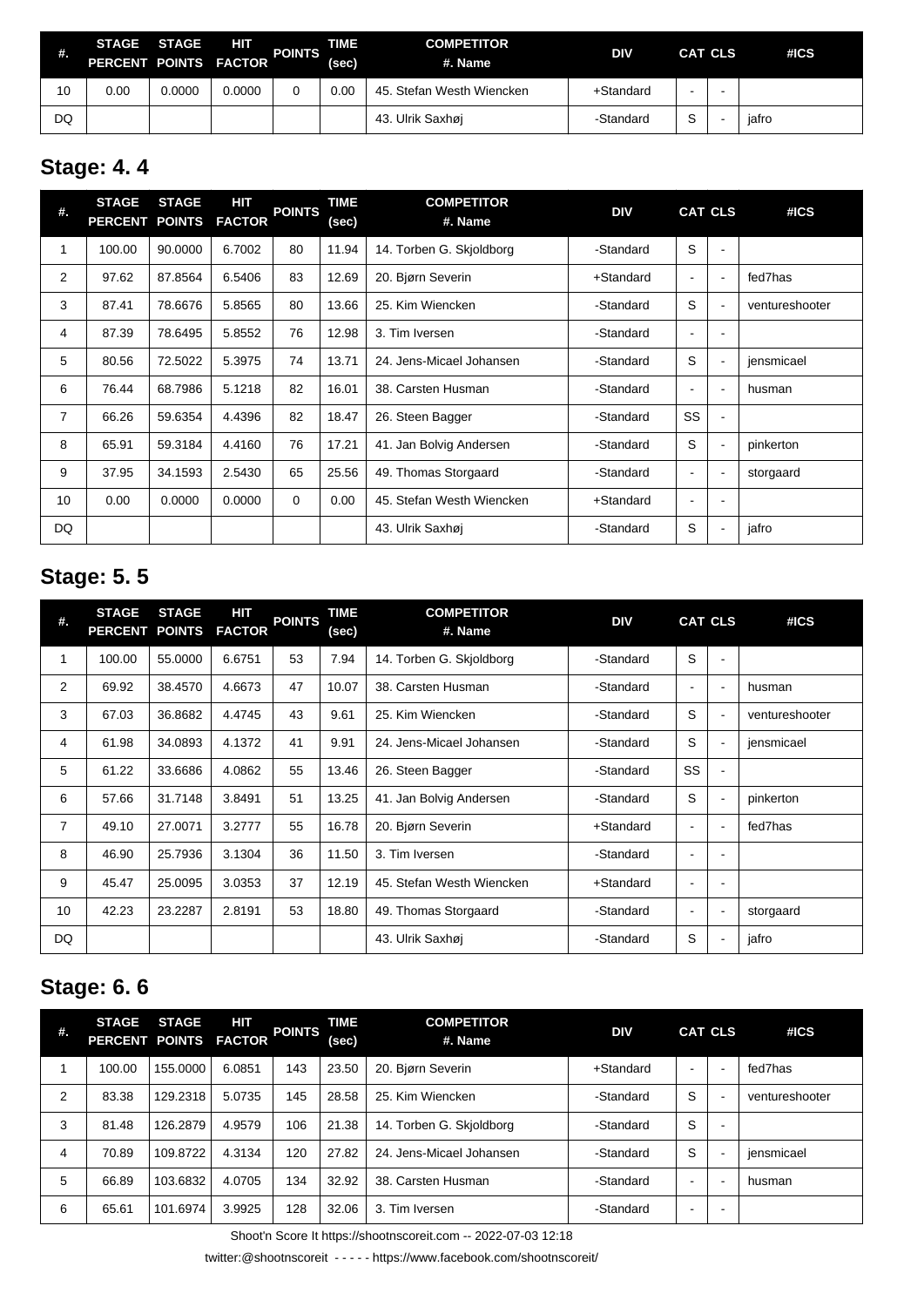| #. | <b>STAGE</b><br>PERCENT POINTS FACTOR | <b>STAGE</b> | 60T    | <b>POINTS</b> | TIME<br>(sec) | <b>COMPETITOR</b><br>#. Name | <b>DIV</b> |                          | <b>CAT CLS</b> | #ICS      |
|----|---------------------------------------|--------------|--------|---------------|---------------|------------------------------|------------|--------------------------|----------------|-----------|
|    | 64.99                                 | 100.7324     | 3.9546 | 129           | 32.62         | 45. Stefan Westh Wiencken    | +Standard  | $\overline{\phantom{0}}$ | -              |           |
| 8  | 61.95                                 | 96.0255      | 3.7698 | 114           | 30.24         | 41. Jan Bolvig Andersen      | -Standard  | S                        | <b>.</b>       | pinkerton |
| 9  | 42.53                                 | 65.9178      | 2.5879 | 95            | 36.71         | 26. Steen Bagger             | -Standard  | SS                       | -              |           |
| 10 | 20.35                                 | 31.5481      | 1.2385 | 77            | 62.17         | 49. Thomas Storgaard         | -Standard  | $\overline{\phantom{0}}$ | -              | storgaard |
| DQ |                                       |              |        |               |               | 43. Ulrik Saxhøj             | -Standard  | S                        | -              | jafro     |

## **Stage: 7. 7**

| #.             | <b>STAGE</b><br><b>PERCENT POINTS</b> | <b>STAGE</b> | HIT<br><b>FACTOR</b> | <b>POINTS</b> | TIME<br>(sec) | <b>COMPETITOR</b><br>#. Name | <b>DIV</b>   |                | <b>CAT CLS</b> | #ICS           |
|----------------|---------------------------------------|--------------|----------------------|---------------|---------------|------------------------------|--------------|----------------|----------------|----------------|
| 1              | 100.00                                | 60.0000      | 5.2394               | 58            | 11.07         | 20. Bjørn Severin            | $+$ Standard |                | $\blacksquare$ | fed7has        |
| $\overline{2}$ | 99.20                                 | 59.5181      | 5.1973               | 54            | 10.39         | 14. Torben G. Skioldborg     | -Standard    | S              | $\sim$         |                |
| 3              | 89.59                                 | 53.7549      | 4.6940               | 56            | 11.93         | 38. Carsten Husman           | -Standard    | $\blacksquare$ | $\blacksquare$ | husman         |
| 4              | 81.35                                 | 48.8106      | 4.2623               | 52            | 12.20         | 25. Kim Wiencken             | -Standard    | S              | $\blacksquare$ | ventureshooter |
| 5              | 78.82                                 | 47.2933      | 4.1298               | 56            | 13.56         | 45. Stefan Westh Wiencken    | $+$ Standard | $\blacksquare$ | $\blacksquare$ |                |
| 6              | 75.74                                 | 45.4434      | 3.9683               | 60            | 15.12         | 41. Jan Bolvig Andersen      | -Standard    | S              | $\blacksquare$ | pinkerton      |
| $\overline{7}$ | 69.63                                 | 41.7790      | 3.6483               | 39            | 10.69         | 24. Jens-Micael Johansen     | -Standard    | S              | $\blacksquare$ | jensmicael     |
| 8              | 67.11                                 | 40.2636      | 3.5159               | 43            | 12.23         | 3. Tim Iversen               | -Standard    | $\blacksquare$ | $\blacksquare$ |                |
| 9              | 48.60                                 | 29.1628      | 2.5466               | 41            | 16.10         | 26. Steen Bagger             | -Standard    | SS             | $\blacksquare$ |                |
| 10             | 9.11                                  | 5.4677       | 0.4775               | 9             | 18.85         | 49. Thomas Storgaard         | -Standard    | $\blacksquare$ | $\blacksquare$ | storgaard      |
| DQ             |                                       |              |                      |               |               | 43. Ulrik Saxhøj             | -Standard    | S              |                | jafro          |

## **Stage: 8. 8**

| #.  | <b>STAGE</b><br><b>PERCENT POINTS</b> | <b>STAGE</b> | HIT<br><b>FACTOR</b> | <b>POINTS</b> | TIME<br>(sec) | <b>COMPETITOR</b><br>#. Name | <b>DIV</b> |                          | <b>CAT CLS</b>           | #ICS           |
|-----|---------------------------------------|--------------|----------------------|---------------|---------------|------------------------------|------------|--------------------------|--------------------------|----------------|
| 1   | 100.00                                | 140.0000     | 5.3105               | 124           | 23.35         | 14. Torben G. Skjoldborg     | -Standard  | S                        | $\blacksquare$           |                |
| 2   | 94.67                                 | 132.5337     | 5.0273               | 129           | 25.66         | 20. Bjørn Severin            | +Standard  | $\blacksquare$           | $\overline{\phantom{a}}$ | fed7has        |
| 3   | 82.39                                 | 115.3493     | 4.3754               | 124           | 28.34         | 25. Kim Wiencken             | -Standard  | S                        | $\blacksquare$           | ventureshooter |
| 4   | 74.68                                 | 104.5509     | 3.9658               | 130           | 32.78         | 45. Stefan Westh Wiencken    | +Standard  | $\overline{\phantom{a}}$ |                          |                |
| 5   | 73.03                                 | 102.2360     | 3.8780               | 117           | 30.17         | 3. Tim Iversen               | -Standard  | $\blacksquare$           |                          |                |
| 6   | 67.89                                 | 95.0499      | 3.6054               | 106           | 29.40         | 41. Jan Bolvig Andersen      | -Standard  | S                        | $\blacksquare$           | pinkerton      |
| 7   | 62.92                                 | 88.0842      | 3.3412               | 113           | 33.82         | 24. Jens-Micael Johansen     | -Standard  | S                        | $\blacksquare$           | jensmicael     |
| 8   | 57.57                                 | 80.6015      | 3.0574               | 130           | 42.52         | 26. Steen Bagger             | -Standard  | SS                       | $\blacksquare$           |                |
| 9   | 35.09                                 | 49.1295      | 1.8636               | 50            | 26.83         | 38. Carsten Husman           | -Standard  | $\blacksquare$           | $\blacksquare$           | husman         |
| 10  | 29.58                                 | 41.4051      | 1.5706               | 82            | 52.21         | 49. Thomas Storgaard         | -Standard  |                          |                          | storgaard      |
| DQ. |                                       |              |                      |               |               | 43. Ulrik Saxhøj             | -Standard  | S                        |                          | jafro          |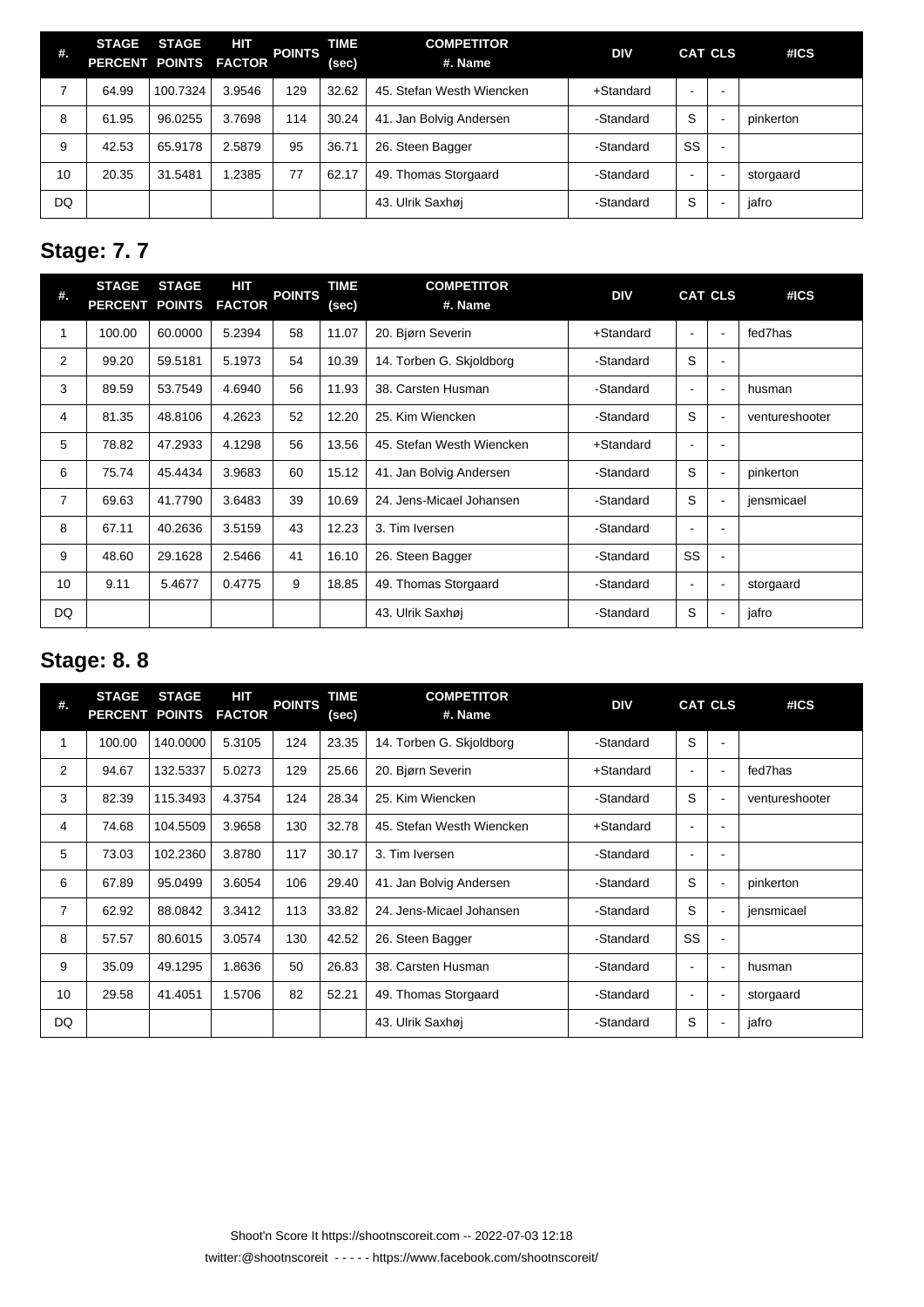# **PRODUCTION Results per stage**

## **Stage: 1. 1**

| #.             | <b>STAGE</b><br>PERCENT POINTS | <b>STAGE</b> | <b>HIT</b><br><b>FACTOR</b> | <b>POINTS</b> | <b>TIME</b><br>(sec) | <b>COMPETITOR</b><br>#. Name | <b>DIV</b>  |                | <b>CAT CLS</b>               | #ICS          |
|----------------|--------------------------------|--------------|-----------------------------|---------------|----------------------|------------------------------|-------------|----------------|------------------------------|---------------|
| 1              | 100.00                         | 55.0000      | 4.8624                      | 53            | 10.90                | 13. Martin Kaeseler          | -Production | $\blacksquare$ | $\sim$                       | martink       |
| $\overline{2}$ | 93.90                          | 51.6452      | 4.5658                      | 51            | 11.17                | 5. Pavel Ibenforth           | -Production | $\blacksquare$ | ٠                            | ibenforth     |
| 3              | 66.99                          | 36.8421      | 3.2571                      | 47            | 14.43                | 42. Lianna Lisa Wohlgemuth   | -Production | L              |                              |               |
| 4              | 63.48                          | 34.9115      | 3.0864                      | 45            | 14.58                | 37. Lars Hagemann            | -Production | S              | $\overline{\phantom{0}}$     | hagemann      |
| 5              | 60.53                          | 33.2914      | 2.9432                      | 43            | 14.61                | 48. Christian Skott Johansen | -Production | $\blacksquare$ | ۰                            |               |
| 6              | 52.43                          | 28.8374      | 2.5494                      | 49            | 19.22                | 16. Mikkel Schulz            | -Production | $\blacksquare$ | ۰                            |               |
| $\overline{7}$ | 50.63                          | 27.8452      | 2.4617                      | 45            | 18.28                | 54. Kristin Sørum            | -Production | L              | $\overline{\phantom{0}}$     | tomboy        |
| 8              | 48.76                          | 26.8182      | 2.3709                      | 45            | 18.98                | 23. Kenneth Kleist           | -Production | $\blacksquare$ |                              |               |
| 9              | 44.69                          | 24.5794      | 2.1730                      | 51            | 23.47                | 28. Christopher Pickering    | -Production | $\blacksquare$ | ۰                            |               |
| 10             | 43.61                          | 23.9866      | 2.1206                      | 51            | 24.05                | 29. Kim Frederiksen          | -Production | SS             | $\qquad \qquad \blacksquare$ |               |
| 11             | 40.96                          | 22.5278      | 1.9916                      | 38            | 19.08                | 47. Henriette Damsø          | -Production | L              | $\blacksquare$               |               |
| 12             | 39.93                          | 21.9637      | 1.9417                      | 38            | 19.57                | 46. Otto Haue                | -Production | $\blacksquare$ | -                            |               |
| 13             | 32.58                          | 17.9210      | 1.5843                      | 34            | 21.46                | 12. Christian Dinesen        | -Production | $\blacksquare$ | $\blacksquare$               | boiteuxborgne |

## **Stage: 2. 2**

| #.             | <b>STAGE</b><br><b>PERCENT</b> | <b>STAGE</b><br><b>POINTS</b> | HІТ<br><b>FACTOR</b> | <b>POINTS</b> | TIME<br>(sec) | <b>COMPETITOR</b><br>#. Name | <b>DIV</b>  |                | <b>CAT CLS</b> | #ICS          |
|----------------|--------------------------------|-------------------------------|----------------------|---------------|---------------|------------------------------|-------------|----------------|----------------|---------------|
| 1              | 100.00                         | 105.0000                      | 8.5557               | 93            | 10.87         | 13. Martin Kaeseler          | -Production |                | $\blacksquare$ | martink       |
| 2              | 66.74                          | 70.0802                       | 5.7103               | 82            | 14.36         | 5. Pavel Ibenforth           | -Production | $\blacksquare$ | $\sim$         | ibenforth     |
| 3              | 60.10                          | 63.1037                       | 5.1418               | 87            | 16.92         | 37. Lars Hagemann            | -Production | S              | $\sim$         | hagemann      |
| 4              | 54.32                          | 57.0399                       | 4.6477               | 95            | 20.44         | 23. Kenneth Kleist           | -Production | ٠              | ۰              |               |
| 5              | 53.72                          | 56.4022                       | 4.5958               | 83            | 18.06         | 42. Lianna Lisa Wohlgemuth   | -Production | L              | ۰              |               |
| 6              | 53.18                          | 55.8379                       | 4.5498               | 95            | 20.88         | 48. Christian Skott Johansen | -Production | ÷              | $\blacksquare$ |               |
| $\overline{7}$ | 50.72                          | 53.2573                       | 4.3395               | 91            | 20.97         | 54. Kristin Sørum            | -Production | L              | $\blacksquare$ | tomboy        |
| 8              | 46.65                          | 48.9803                       | 3.9910               | 89            | 22.30         | 28. Christopher Pickering    | -Production | ٠              |                |               |
| 9              | 44.70                          | 46.9362                       | 3.8245               | 95            | 24.84         | 29. Kim Frederiksen          | -Production | SS             |                |               |
| 10             | 42.54                          | 44.6694                       | 3.6398               | 97            | 26.65         | 16. Mikkel Schulz            | -Production |                |                |               |
| 11             | 41.54                          | 43.6175                       | 3.5541               | 95            | 26.73         | 46. Otto Haue                | -Production |                |                |               |
| 12             | 38.29                          | 40.2042                       | 3.2759               | 78            | 23.81         | 47. Henriette Damsø          | -Production | L              | $\blacksquare$ |               |
| 13             | 36.17                          | 37.9802                       | 3.0947               | 99            | 31.99         | 12. Christian Dinesen        | -Production |                | $\sim$         | boiteuxborgne |

## **Stage: 3. 3**

| #. | <b>STAGE</b><br>PERCENT POINTS FACTOR | <b>STAGE</b> | HІТ    | <b>POINTS</b> | TIME<br>(sec) | <b>COMPETITOR</b><br>#. Name                                                          | <b>DIV</b>  |                          | <b>CAT CLS</b> | #ICS      |
|----|---------------------------------------|--------------|--------|---------------|---------------|---------------------------------------------------------------------------------------|-------------|--------------------------|----------------|-----------|
|    | 100.00                                | 60.0000      | 5.6738 | 56            | 9.87          | 5. Pavel Ibenforth                                                                    | -Production | $\overline{\phantom{0}}$ | -              | ibenforth |
| 2  | 76.63                                 | 45.9783      | 4.3478 | 58            | 13.34         | 48. Christian Skott Johansen                                                          | -Production |                          |                |           |
| 3  | 73.99                                 | 44.3928      | 4.1979 | 56            | 13.34         | 42. Lianna Lisa Wohlgemuth                                                            | -Production |                          | -              |           |
| 4  | 71.02                                 | 42.6125      | 4.0296 | 60            | 14.89         | 16. Mikkel Schulz                                                                     | -Production |                          |                |           |
| 5  | 70.55                                 | 42.3302      | 4.0029 | 56            | 13.99         | 47. Henriette Damsø<br>Shoot'n Score It https://shootnscoreit.com -- 2022-07-03 12:18 | -Production |                          |                |           |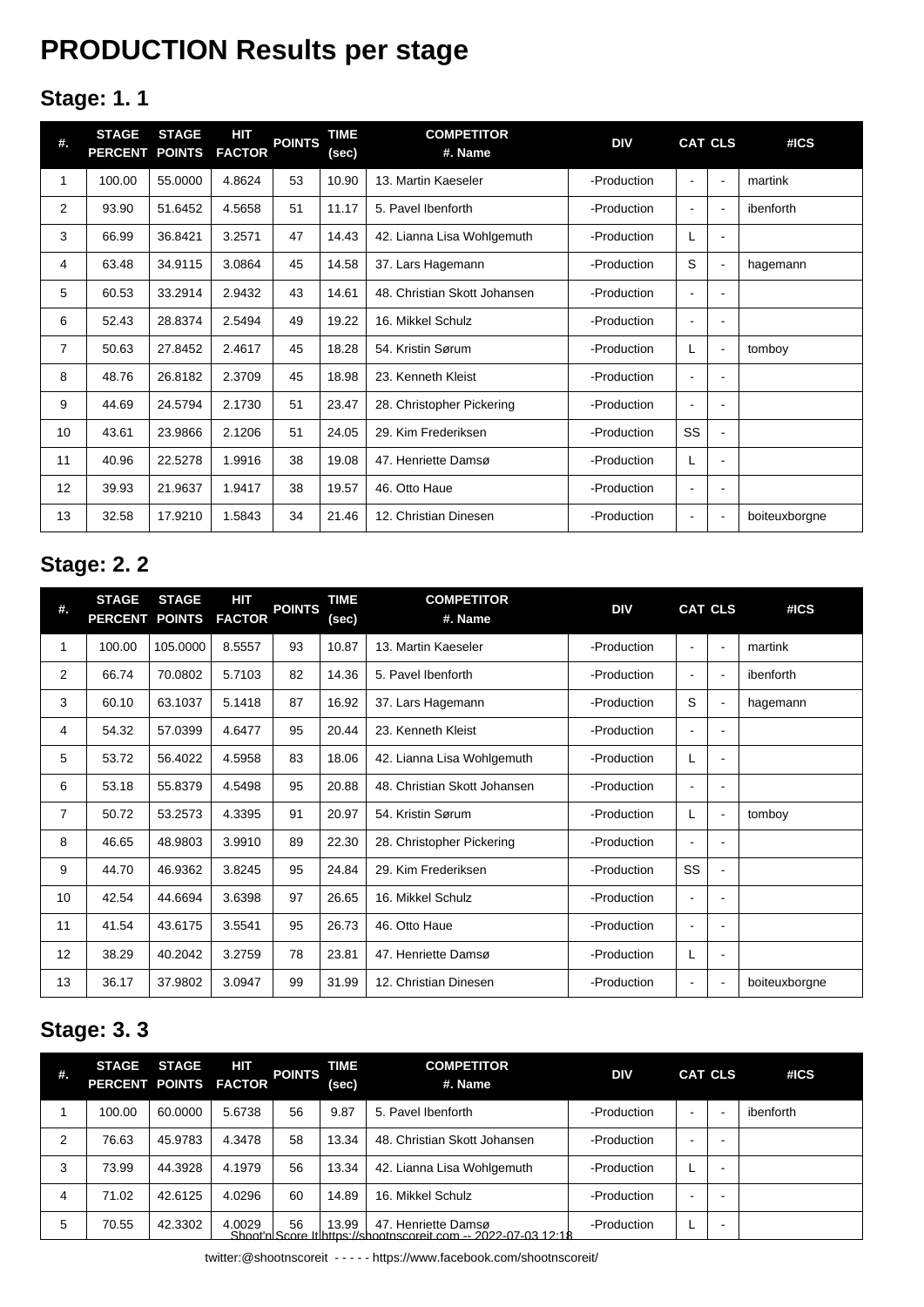| #.             | <b>STAGE</b><br>PERCENT POINTS FACTOR | <b>STAGE</b> | HIT    | <b>POINTS</b> | TIME<br>(sec) | <b>COMPETITOR</b><br>#. Name | <b>DIV</b>  |                          | <b>CAT CLS</b>           | #ICS          |
|----------------|---------------------------------------|--------------|--------|---------------|---------------|------------------------------|-------------|--------------------------|--------------------------|---------------|
| 6              | 70.33                                 | 42.1987      | 3.9904 | 50            | 12.53         | 37. Lars Hagemann            | -Production | S                        | $\sim$                   | hagemann      |
| $\overline{7}$ | 69.02                                 | 41.4104      | 3.9159 | 54            | 13.79         | 29. Kim Frederiksen          | -Production | SS                       | $\overline{\phantom{a}}$ |               |
| 8              | 65.67                                 | 39.4012      | 3.7259 | 56            | 15.03         | 28. Christopher Pickering    | -Production |                          | <b>.</b>                 |               |
| 9              | 65.23                                 | 39.1408      | 3.7013 | 56            | 15.13         | 12. Christian Dinesen        | -Production |                          | $\sim$                   | boiteuxborgne |
| 10             | 64.37                                 | 38.6217      | 3.6522 | 42            | 11.50         | 23. Kenneth Kleist           | -Production |                          | $\blacksquare$           |               |
| 11             | 55.83                                 | 33.4989      | 3.1677 | 44            | 13.89         | 54. Kristin Sørum            | -Production |                          | $\overline{\phantom{a}}$ | tomboy        |
| 12             | 49.99                                 | 29.9945      | 2.8364 | 39            | 13.75         | 13. Martin Kaeseler          | -Production |                          | ÷                        | martink       |
| 13             | 49.00                                 | 29.3971      | 2.7799 | 37            | 13.31         | 46. Otto Haue                | -Production | $\overline{\phantom{0}}$ |                          |               |

## **Stage: 4. 4**

| #.             | <b>STAGE</b><br><b>PERCENT</b> | <b>STAGE</b><br><b>POINTS</b> | HIT<br><b>FACTOR</b> | <b>POINTS</b> | <b>TIME</b><br>(sec) | <b>COMPETITOR</b><br>#. Name | <b>DIV</b>  |                          | <b>CAT CLS</b>               | #ICS          |
|----------------|--------------------------------|-------------------------------|----------------------|---------------|----------------------|------------------------------|-------------|--------------------------|------------------------------|---------------|
| 1              | 100.00                         | 90.0000                       | 7.4275               | 82            | 11.04                | 5. Pavel Ibenforth           | -Production | $\blacksquare$           | $\blacksquare$               | ibenforth     |
| 2              | 89.20                          | 80.2826                       | 6.6256               | 86            | 12.98                | 13. Martin Kaeseler          | -Production | $\blacksquare$           | $\blacksquare$               | martink       |
| 3              | 87.07                          | 78.3643                       | 6.4673               | 80            | 12.37                | 37. Lars Hagemann            | -Production | S                        | $\blacksquare$               | hagemann      |
| 4              | 74.96                          | 67.4612                       | 5.5675               | 78            | 14.01                | 23. Kenneth Kleist           | -Production | ٠                        | $\blacksquare$               |               |
| 5              | 58.66                          | 52.7922                       | 4.3568               | 84            | 19.28                | 16. Mikkel Schulz            | -Production | $\overline{\phantom{a}}$ | $\qquad \qquad \blacksquare$ |               |
| 6              | 58.60                          | 52.7375                       | 4.3523               | 84            | 19.30                | 12. Christian Dinesen        | -Production | $\blacksquare$           | $\blacksquare$               | boiteuxborgne |
| $\overline{7}$ | 57.53                          | 51.7770                       | 4.2731               | 82            | 19.19                | 48. Christian Skott Johansen | -Production |                          | ۰                            |               |
| 8              | 57.42                          | 51.6804                       | 4.2651               | 65            | 15.24                | 42. Lianna Lisa Wohlgemuth   | -Production | L                        | ۰                            |               |
| 9              | 56.52                          | 50.8682                       | 4.1981               | 78            | 18.58                | 54. Kristin Sørum            | -Production | L                        | $\overline{\phantom{a}}$     | tomboy        |
| 10             | 52.96                          | 47.6655                       | 3.9337               | 76            | 19.32                | 47. Henriette Damsø          | -Production | L                        |                              |               |
| 11             | 52.55                          | 47.2983                       | 3.9034               | 76            | 19.47                | 29. Kim Frederiksen          | -Production | SS                       | ۰                            |               |
| 12             | 40.60                          | 36.5426                       | 3.0158               | 63            | 20.89                | 46. Otto Haue                | -Production | ۰                        | ۰                            |               |
| 13             | 31.38                          | 28.2449                       | 2.3310               | 50            | 21.45                | 28. Christopher Pickering    | -Production | $\overline{\phantom{0}}$ |                              |               |

## **Stage: 5. 5**

| <b>STAGE</b><br><b>PERCENT</b> | <b>STAGE</b><br><b>POINTS</b> | HIT<br><b>FACTOR</b> |    | <b>TIME</b><br>(sec) | <b>COMPETITOR</b><br>#. Name | <b>DIV</b>  |                                                                |                          | #ICS           |
|--------------------------------|-------------------------------|----------------------|----|----------------------|------------------------------|-------------|----------------------------------------------------------------|--------------------------|----------------|
| 100.00                         | 55.0000                       | 6.9672               | 51 | 7.32                 | 5. Pavel Ibenforth           | -Production | $\overline{\phantom{a}}$                                       | $\mathbf{r}$             | ibenforth      |
| 97.34                          | 53.5372                       | 6.7819               | 51 | 7.52                 | 13. Martin Kaeseler          | -Production | $\overline{\phantom{a}}$                                       | $\blacksquare$           | martink        |
| 86.83                          | 47.7580                       | 6.0498               | 51 | 8.43                 | 37. Lars Hagemann            | -Production | S                                                              | $\blacksquare$           | hagemann       |
| 67.11                          | 36.9095                       | 4.6756               | 49 | 10.48                | 23. Kenneth Kleist           | -Production | $\blacksquare$                                                 | $\blacksquare$           |                |
| 65.53                          | 36.0430                       | 4.5658               | 51 | 11.17                | 46. Otto Haue                | -Production | $\blacksquare$                                                 |                          |                |
| 65.07                          | 35.7903                       | 4.5338               | 53 | 11.69                | 48. Christian Skott Johansen | -Production | $\blacksquare$                                                 |                          |                |
| 64.14                          | 35.2773                       | 4.4688               | 53 | 11.86                | 42. Lianna Lisa Wohlgemuth   | -Production |                                                                | $\blacksquare$           |                |
| 55.11                          | 30.3102                       | 3.8396               | 45 | 11.72                | 54. Kristin Sørum            | -Production | L                                                              | $\blacksquare$           | tomboy         |
| 53.72                          | 29.5472                       | 3.7429               | 53 | 14.16                | 16. Mikkel Schulz            | -Production | $\blacksquare$                                                 | ۰                        |                |
| 45.05                          | 24.7772                       | 3.1387               | 43 | 13.70                | 12. Christian Dinesen        | -Production | $\blacksquare$                                                 | $\overline{\phantom{a}}$ | boiteuxborgne  |
| 39.07                          | 21.4883                       | 2.7221               | 38 | 13.96                | 29. Kim Frederiksen          | -Production | SS                                                             | $\blacksquare$           |                |
| 35.99                          | 19.7935                       | 2.5074               | 34 | 13.56                | 47. Henriette Damsø          | -Production | L                                                              | $\overline{\phantom{a}}$ |                |
| 5.07                           | 2.7870                        | 0.3530               | 4  | 11.33                | 28. Christopher Pickering    | -Production | $\blacksquare$                                                 | $\overline{\phantom{a}}$ |                |
|                                |                               |                      |    |                      | <b>POINTS</b>                |             | Shoot'n Score It https://shootnscoreit.com -- 2022-07-03 12:18 |                          | <b>CAT CLS</b> |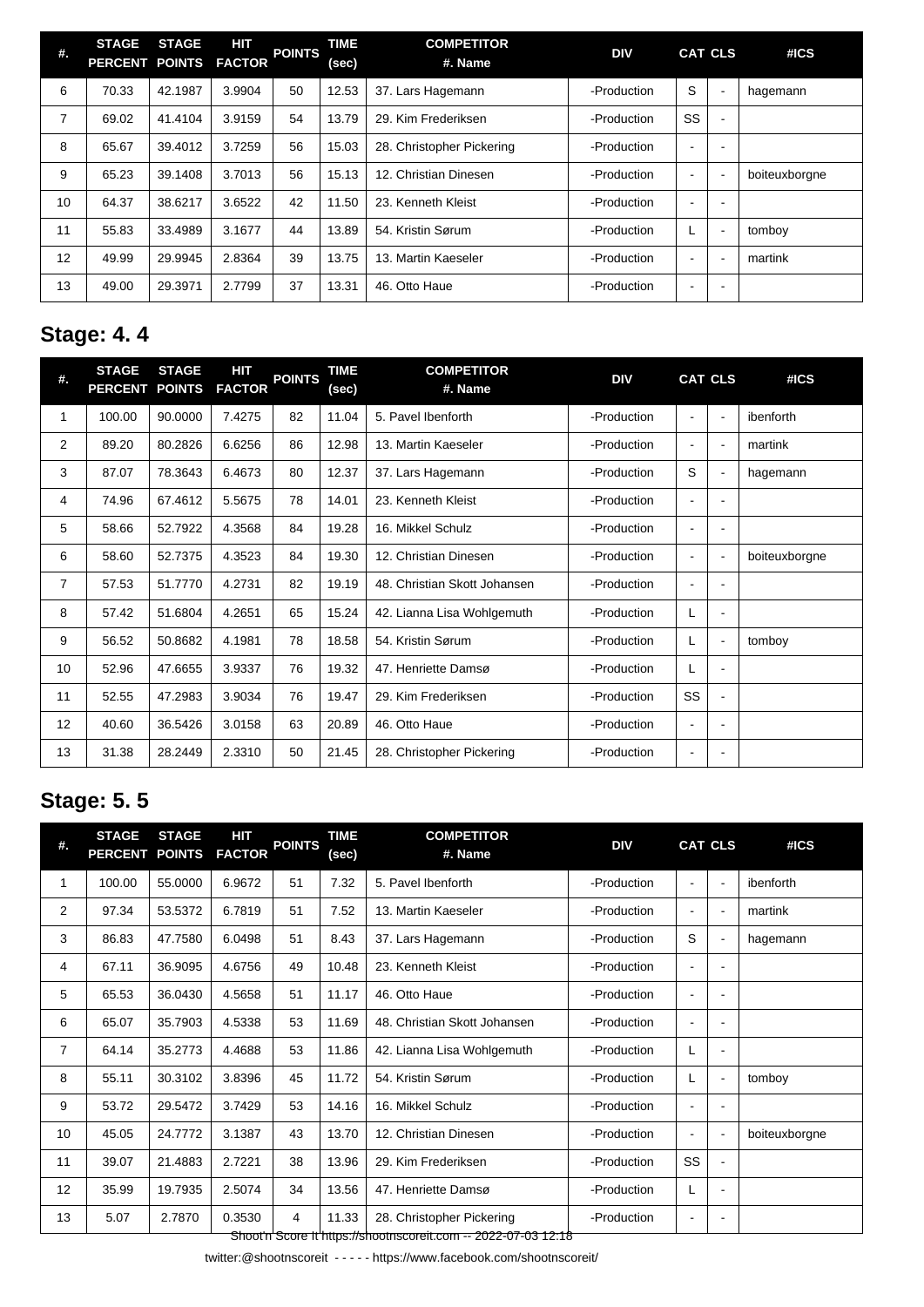## **Stage: 6. 6**

| #. | <b>STAGE</b><br><b>PERCENT</b> | <b>STAGE</b><br><b>POINTS</b> | HIT<br><b>FACTOR</b> | <b>POINTS</b> | <b>TIME</b><br>(sec) | <b>COMPETITOR</b><br>#. Name | <b>DIV</b>  |                | <b>CAT CLS</b>           | #ICS          |
|----|--------------------------------|-------------------------------|----------------------|---------------|----------------------|------------------------------|-------------|----------------|--------------------------|---------------|
| 1  | 100.00                         | 155.0000                      | 6.1268               | 143           | 23.34                | 5. Pavel Ibenforth           | -Production |                | $\blacksquare$           | ibenforth     |
| 2  | 94.44                          | 146.3880                      | 5.7864               | 149           | 25.75                | 13. Martin Kaeseler          | -Production | $\blacksquare$ | $\overline{a}$           | martink       |
| 3  | 76.53                          | 118.6143                      | 4.6886               | 137           | 29.22                | 37. Lars Hagemann            | -Production | S              | $\overline{\phantom{a}}$ | hagemann      |
| 4  | 67.00                          | 103.8458                      | 4.1048               | 141           | 34.35                | 29. Kim Frederiksen          | -Production | SS             | $\blacksquare$           |               |
| 5  | 66.51                          | 103.0899                      | 4.0749               | 124           | 30.43                | 42. Lianna Lisa Wohlgemuth   | -Production | L              | $\blacksquare$           |               |
| 6  | 60.62                          | 93.9602                       | 3.7140               | 133           | 35.81                | 54. Kristin Sørum            | -Production | L              | $\blacksquare$           | tomboy        |
| 7  | 58.73                          | 91.0382                       | 3.5985               | 109           | 30.29                | 23. Kenneth Kleist           | -Production | $\blacksquare$ |                          |               |
| 8  | 57.33                          | 88.8638                       | 3.5126               | 145           | 41.28                | 12. Christian Dinesen        | -Production | $\blacksquare$ | $\blacksquare$           | boiteuxborgne |
| 9  | 52.69                          | 81.6743                       | 3.2284               | 120           | 37.17                | 48. Christian Skott Johansen | -Production | $\blacksquare$ | $\blacksquare$           |               |
| 10 | 48.35                          | 74.9461                       | 2.9625               | 131           | 44.22                | 16. Mikkel Schulz            | -Production | $\blacksquare$ | $\blacksquare$           |               |
| 11 | 45.28                          | 70.1811                       | 2.7741               | 105           | 37.85                | 28. Christopher Pickering    | -Production | $\blacksquare$ |                          |               |
| 12 | 30.52                          | 47.3109                       | 1.8701               | 93            | 49.73                | 47. Henriette Damsø          | -Production | L              | $\blacksquare$           |               |
| 13 | 26.10                          | 40.4483                       | 1.5988               | 77            | 48.16                | 46. Otto Haue                | -Production | $\blacksquare$ |                          |               |

## **Stage: 7. 7**

| #. | <b>STAGE</b><br><b>PERCENT</b> | <b>STAGE</b><br><b>POINTS</b> | HIT<br><b>FACTOR</b> | <b>POINTS</b> | <b>TIME</b><br>(sec) | <b>COMPETITOR</b><br>#. Name | <b>DIV</b>  |                          | <b>CAT CLS</b>           | #ICS          |
|----|--------------------------------|-------------------------------|----------------------|---------------|----------------------|------------------------------|-------------|--------------------------|--------------------------|---------------|
| 1  | 100.00                         | 60.0000                       | 6.0733               | 58            | 9.55                 | 5. Pavel Ibenforth           | -Production | $\blacksquare$           | $\blacksquare$           | ibenforth     |
| 2  | 87.64                          | 52.5818                       | 5.3224               | 52            | 9.77                 | 13. Martin Kaeseler          | -Production | $\blacksquare$           | $\blacksquare$           | martink       |
| 3  | 83.33                          | 50.0000                       | 5.0611               | 58            | 11.46                | 37. Lars Hagemann            | -Production | S                        | $\blacksquare$           | hagemann      |
| 4  | 72.46                          | 43.4750                       | 4.4006               | 58            | 13.18                | 48. Christian Skott Johansen | -Production | $\blacksquare$           |                          |               |
| 5  | 63.05                          | 37.8276                       | 3.8290               | 60            | 15.67                | 16. Mikkel Schulz            | -Production | $\overline{\phantom{a}}$ |                          |               |
| 6  | 62.78                          | 37.6654                       | 3.8125               | 48            | 12.59                | 23. Kenneth Kleist           | -Production | $\blacksquare$           |                          |               |
| 7  | 57.29                          | 34.3748                       | 3.4795               | 50            | 14.37                | 42. Lianna Lisa Wohlgemuth   | -Production | L                        |                          |               |
| 8  | 57.21                          | 34.3230                       | 3.4742               | 60            | 17.27                | 29. Kim Frederiksen          | -Production | SS                       | $\blacksquare$           |               |
| 9  | 56.01                          | 33.6070                       | 3.4018               | 58            | 17.05                | 12. Christian Dinesen        | -Production | $\blacksquare$           | $\blacksquare$           | boiteuxborgne |
| 10 | 51.81                          | 31.0866                       | 3.1466               | 50            | 15.89                | 47. Henriette Damsø          | -Production | L                        |                          |               |
| 11 | 51.28                          | 30.7660                       | 3.1142               | 54            | 17.34                | 28. Christopher Pickering    | -Production | $\blacksquare$           |                          |               |
| 12 | 50.06                          | 30.0384                       | 3.0405               | 54            | 17.76                | 54. Kristin Sørum            | -Production | L                        | $\blacksquare$           | tomboy        |
| 13 | 48.73                          | 29.2387                       | 2.9596               | 52            | 17.57                | 46. Otto Haue                | -Production | $\blacksquare$           | $\overline{\phantom{a}}$ |               |

## **Stage: 8. 8**

| #. | <b>STAGE</b><br>PERCENT POINTS FACTOR | <b>STAGE</b> | HIT    | <b>POINTS</b> | TIME<br>(sec) | <b>COMPETITOR</b><br>#. Name | <b>DIV</b>  |                          | <b>CAT CLS</b> | #ICS      |
|----|---------------------------------------|--------------|--------|---------------|---------------|------------------------------|-------------|--------------------------|----------------|-----------|
|    | 100.00                                | 140.0000     | 5.3610 | 124           | 23.13         | 37. Lars Hagemann            | -Production | S                        | $\blacksquare$ | hagemann  |
| 2  | 96.23                                 | 134.7177     | 5.1587 | 117           | 22.68         | 13. Martin Kaeseler          | -Production | -                        |                | martink   |
| 3  | 88.71                                 | 124.1890     | 4.7556 | 107           | 22.50         | 5. Pavel Ibenforth           | -Production | $\overline{\phantom{0}}$ |                | ibenforth |
| 4  | 81.34                                 | 113.8739     | 4.3606 | 134           | 30.73         | 48. Christian Skott Johansen | -Production | -                        |                |           |
| 5  | 77.65                                 | 108.7060     | 4.1627 | 130           | 31.23         | 23. Kenneth Kleist           | -Production | $\overline{\phantom{0}}$ | -              |           |
| 6  | 72.48                                 | 101.4766     | 3.8858 | 113           | 29.08         | 42. Lianna Lisa Wohlgemuth   | -Production | ┗                        |                |           |

Shoot'n Score It https://shootnscoreit.com -- 2022-07-03 12:18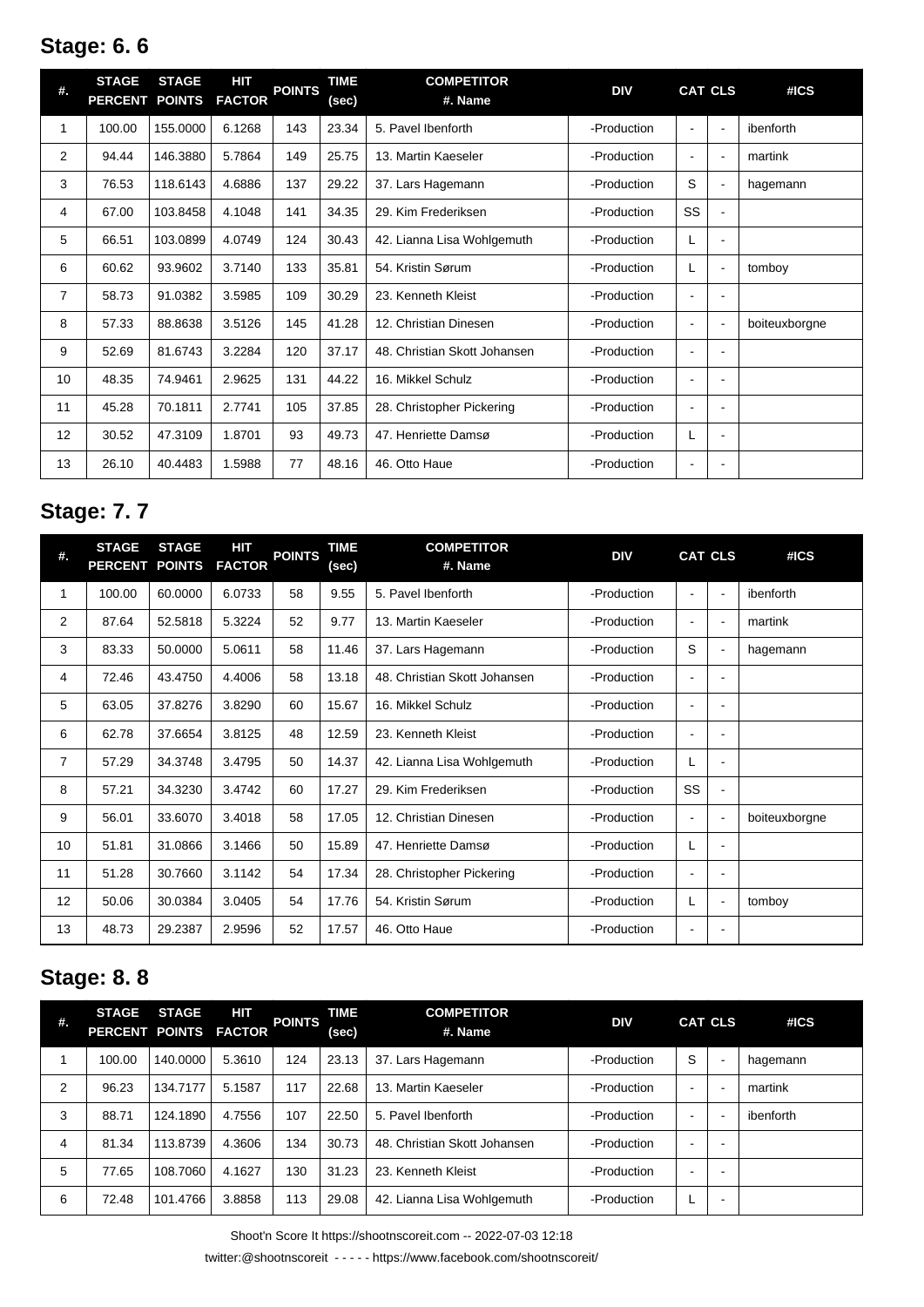| #. | <b>STAGE</b><br>PERCENT POINTS FACTOR | <b>STAGE</b> | HIT    | <b>POINTS</b> | TIME<br>(sec) | <b>COMPETITOR</b><br>#. Name | <b>DIV</b>  |                          | <b>CAT CLS</b>           | #ICS          |
|----|---------------------------------------|--------------|--------|---------------|---------------|------------------------------|-------------|--------------------------|--------------------------|---------------|
| 7  | 68.60                                 | 96.0364      | 3.6775 | 130           | 35.35         | 16. Mikkel Schulz            | -Production | $\overline{\phantom{a}}$ | -                        |               |
| 8  | 62.18                                 | 87.0484      | 3.3333 | 113           | 33.90         | 46. Otto Haue                | -Production |                          | <b>.</b>                 |               |
| 9  | 59.59                                 | 83.4242      | 3.1946 | 122           | 38.19         | 54. Kristin Sørum            | -Production | L                        | $\overline{\phantom{a}}$ | tomboy        |
| 10 | 55.78                                 | 78.0909      | 2.9903 | 136           | 45.48         | 28. Christopher Pickering    | -Production | $\overline{\phantom{0}}$ | <b>.</b>                 |               |
| 11 | 54.81                                 | 76.7383      | 2.9385 | 98            | 33.35         | 29. Kim Frederiksen          | -Production | SS                       | $\blacksquare$           |               |
| 12 | 34.00                                 | 47.5985      | 1.8227 | 81            | 44.44         | 47. Henriette Damsø          | -Production | L                        | <b>.</b>                 |               |
| 13 | 0.00                                  | 0.0000       | 0.0000 | $\Omega$      | 0.00          | 12. Christian Dinesen        | -Production | $\overline{\phantom{0}}$ | $\blacksquare$           | boiteuxborgne |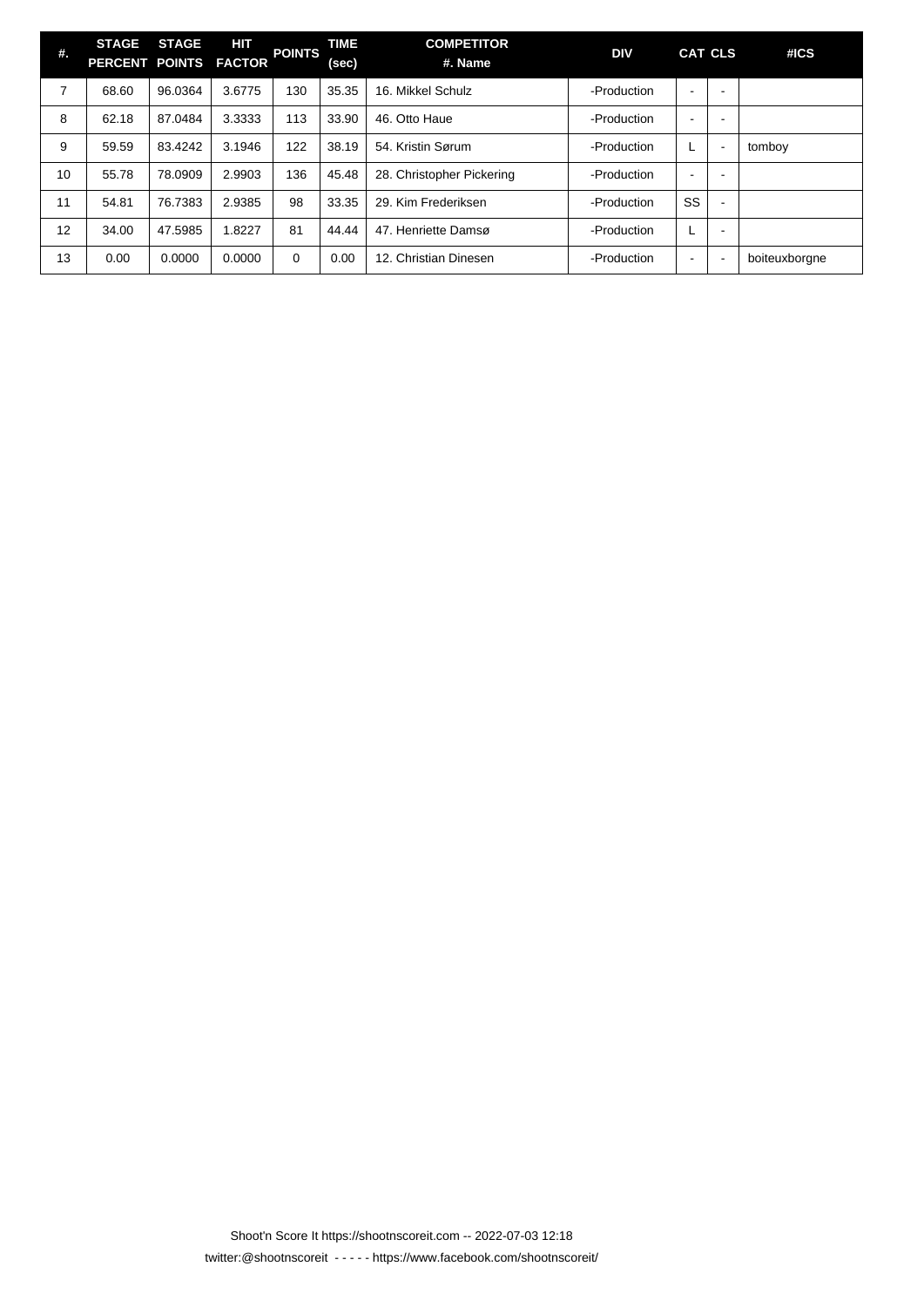# **REVOLVER Results per stage**

## **Stage: 1. 1**

| #. | <b>STAGE</b><br>PERCENT POINTS FACTOR | <b>STAGE</b> | ΗП    | <b>POINTS</b> | TIME.<br>(sec) | <b>COMPETITOR</b><br>#. Name | <b>DIV</b> | <b>CAT CLS</b> | #ICS   |
|----|---------------------------------------|--------------|-------|---------------|----------------|------------------------------|------------|----------------|--------|
|    | 100.00                                | 55.0000      | .9108 | 51            | 26.69          | 53. Ronnie Andersen          | -Revolver  |                | ronnie |

#### **Stage: 2. 2**

| 批. | <b>STAGE</b><br>PERCENT POINTS FACTOR | <b>STAGE</b> | НΠ     | <b>POINTS</b> | TIME<br>(sec) | <b>COMPETITOR</b><br>#. Name | <b>DIV</b> | <b>CAT CLS</b> | #ICS   |
|----|---------------------------------------|--------------|--------|---------------|---------------|------------------------------|------------|----------------|--------|
|    | 100.00                                | 105.0000     | 3.4680 | 97            | 27.97         | 53. Ronnie Andersen          | -Revolver  |                | ronnie |

#### **Stage: 3. 3**

| #. | <b>STAGE</b><br>PERCENT POINTS FACTOR | <b>STAGE</b> | ΗП     | <b>POINTS</b> | TIME.<br>(sec) | <b>COMPETITOR</b><br>#. Name | <b>DIV</b> | <b>CAT CLS</b> | #ICS   |
|----|---------------------------------------|--------------|--------|---------------|----------------|------------------------------|------------|----------------|--------|
|    | 100.00                                | 60.0000      | 2.0747 | 35            | 16.87          | 53. Ronnie Andersen          | -Revolver  |                | ronnie |

### **Stage: 4. 4**

| #. | <b>STAGE</b><br>PERCENT POINTS FACTOR | <b>STAGE</b> | ΗП     | <b>POINTS</b> | TIME.<br>(sec) | <b>COMPETITOR</b><br>#. Name | <b>DIV</b> | CAT CLS | #ICS   |
|----|---------------------------------------|--------------|--------|---------------|----------------|------------------------------|------------|---------|--------|
|    | 100.00                                | 90.0000      | 2.7403 | 69            | 25.18          | 53. Ronnie Andersen          | -Revolver  |         | ronnie |

## **Stage: 5. 5**

| #. | <b>STAGE</b><br><b>PERCENT</b> | <b>STAGE</b> | HП<br>POINTS FACTOR | <b>POINTS</b> | <b>TIME</b><br>(sec) | <b>COMPETITOR</b><br>#. Name | <b>DIV</b> | <b>CAT CLS</b> | #ICS   |
|----|--------------------------------|--------------|---------------------|---------------|----------------------|------------------------------|------------|----------------|--------|
|    | 100.00                         | 55.0000      | 3.0568              | 49            | 16.03                | 53.<br>Ronnie Andersen       | -Revolver  |                | ronnie |

### **Stage: 6. 6**

| #. | <b>STAGE</b><br>PERCENT POINTS FACTOR | <b>STAGE</b> | HП     | <b>POINTS</b> | TIME.<br>(sec) | <b>COMPETITOR</b><br>#. Name | <b>DIV</b> | <b>CAT CLS</b> | #ICS   |
|----|---------------------------------------|--------------|--------|---------------|----------------|------------------------------|------------|----------------|--------|
|    | 100.00                                | 155.0000     | 2.6972 | 133           | 49.31          | 53. Ronnie Andersen          | -Revolver  |                | ronnie |

### **Stage: 7. 7**

| #. | <b>STAGE</b><br>PERCENT POINTS FACTOR | <b>STAGE</b> | HП     | <b>POINTS</b> | TIME.<br>(sec) | <b>COMPETITOR</b><br>#. Name | <b>DIV</b> | <b>CAT CLS</b> | #ICS   |
|----|---------------------------------------|--------------|--------|---------------|----------------|------------------------------|------------|----------------|--------|
|    | 100.00                                | 60.0000      | 2.0783 | 43            | 20.69          | 53.<br>. Ronnie Andersen     | -Revolver  |                | ronnie |

#### **Stage: 8. 8**

| #. | <b>STAGE</b><br><b>PERCENT</b> | <b>STAGE</b> | ÆП<br>POINTS FACTOR | <b>POINTS</b> | TIME<br>(sec) | <b>COMPETITOR</b><br>#. Name | <b>DIV</b> | <b>CAT CLS</b> | #ICS   |
|----|--------------------------------|--------------|---------------------|---------------|---------------|------------------------------|------------|----------------|--------|
|    | 100.00                         | 140.0000     | .5850               | 100           | 63.09         | 53. Ronnie Andersen          | -Revolver  |                | ronnie |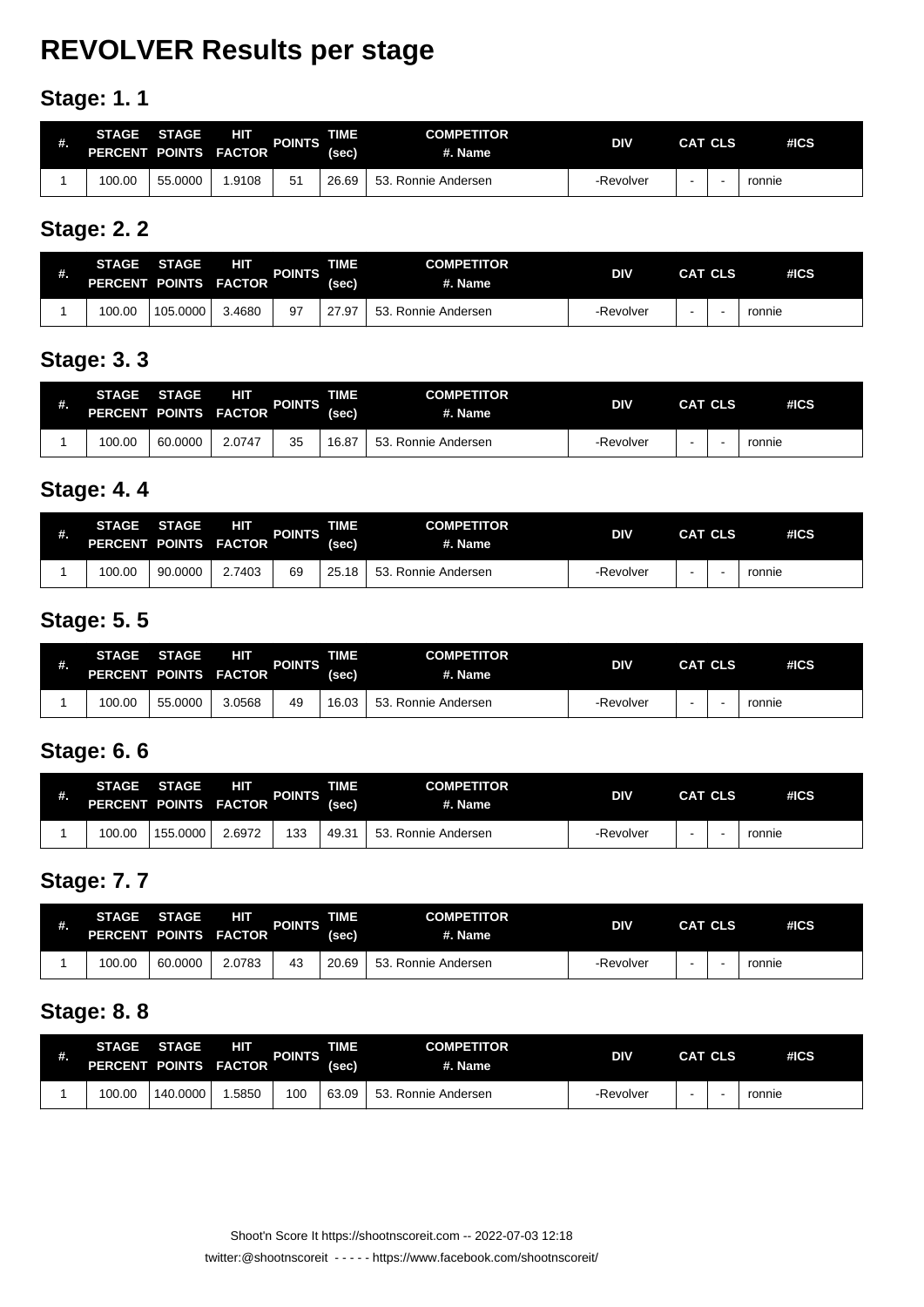# **PRODUCTION OPTICS Results per stage**

## **Stage: 1. 1**

| #.             | <b>STAGE</b><br>PERCENT POINTS FACTOR | <b>STAGE</b> | HIT    | <b>POINTS</b> | TIME<br>(sec) | <b>COMPETITOR</b><br>#. Name | <b>DIV</b>         |                | <b>CAT CLS</b>           | #ICS        |
|----------------|---------------------------------------|--------------|--------|---------------|---------------|------------------------------|--------------------|----------------|--------------------------|-------------|
|                | 100.00                                | 55.0000      | 4.3367 | 51            | 11.76         | 21. Arni Kjartansson         | -Production Optics |                |                          |             |
| $\overline{2}$ | 90.23                                 | 49.6266      | 3.9130 | 45            | 11.50         | 22. Michael NotKnown         | -Production Optics |                | $\blacksquare$           | randrup     |
| 3              | 86.22                                 | 47.4201      | 3.7391 | 47            | 12.57         | 39. kim poulsen              | -Production Optics | S              | $\overline{\phantom{0}}$ |             |
| 4              | 85.20                                 | 46.8609      | 3.6950 | 47            | 12.72         | 15. Christian Sønderup       | -Production Optics |                | $\blacksquare$           | christians  |
| 5              | 83.88                                 | 46.1348      | 3.6377 | 49            | 13.47         | 17. Hans J Holbek            | -Production Optics | S              | $\blacksquare$           | tank        |
| 6              | 77.45                                 | 42.5960      | 3.3587 | 53            | 15.78         | 44. Anders Urban             | -Production Optics | $\blacksquare$ | $\blacksquare$           | urbanlegend |
| 7              | 70.93                                 | 39.0113      | 3.0760 | 53            | 17.23         | 50. Claus Dyrholm Siøholm    | -Production Optics | S              | $\blacksquare$           |             |

#### **Stage: 2. 2**

| #.             | <b>STAGE</b><br>PERCENT POINTS FACTOR | <b>STAGE</b> | HІТ    | <b>POINTS</b> | TIME<br>(sec) | <b>COMPETITOR</b><br>#. Name | <b>DIV</b>         |                | <b>CAT CLS</b>           | #ICS        |
|----------------|---------------------------------------|--------------|--------|---------------|---------------|------------------------------|--------------------|----------------|--------------------------|-------------|
|                | 100.00                                | 105.0000     | 6.3732 | 97            | 15.22         | 21. Arni Kjartansson         | -Production Optics |                |                          |             |
| 2              | 98.27                                 | 103.1784     | 6.2626 | 93            | 14.85         | 22. Michael NotKnown         | -Production Optics |                | $\blacksquare$           | randrup     |
| 3              | 93.81                                 | 98.4990      | 5.9786 | 95            | 15.89         | 17. Hans J Holbek            | -Production Optics | S              | $\overline{\phantom{a}}$ | tank        |
| 4              | 73.34                                 | 77.0114      | 4.6744 | 89            | 19.04         | 50. Claus Dyrholm Siøholm    | -Production Optics | S              | $\overline{\phantom{a}}$ |             |
| 5              | 71.61                                 | 75.1862      | 4.5636 | 103           | 22.57         | 44. Anders Urban             | -Production Optics |                | $\blacksquare$           | urbanlegend |
| 6              | 69.01                                 | 72.4630      | 4.3983 | 72            | 16.37         | 39. kim poulsen              | -Production Optics | S              | $\overline{\phantom{a}}$ |             |
| $\overline{ }$ | 41.60                                 | 43.6759      | 2.6510 | 97            | 36.59         | 15. Christian Sønderup       | -Production Optics | $\blacksquare$ | $\overline{\phantom{a}}$ | christians  |

### **Stage: 3. 3**

| #. | <b>STAGE</b><br>PERCENT POINTS FACTOR | <b>STAGE</b> | ATT T  | <b>POINTS</b> | TIME<br>(sec) | <b>COMPETITOR</b><br>#. Name | <b>DIV</b>         |                | <b>CAT CLS</b>           | #ICS        |
|----|---------------------------------------|--------------|--------|---------------|---------------|------------------------------|--------------------|----------------|--------------------------|-------------|
|    | 100.00                                | 60.0000      | 5.5769 | 58            | 10.40         | 22. Michael NotKnown         | -Production Optics |                | $\overline{\phantom{a}}$ | randrup     |
| 2  | 88.03                                 | 52.8150      | 4.9091 | 54            | 11.00         | 21. Arni Kjartansson         | -Production Optics |                | -                        |             |
| 3  | 87.10                                 | 52.2613      | 4.8576 | 58            | 11.94         | 44. Anders Urban             | -Production Optics | $\blacksquare$ | $\blacksquare$           | urbanlegend |
| 4  | 86.16                                 | 51.6984      | 4.8053 | 58            | 12.07         | 15. Christian Sønderup       | -Production Optics |                | $\overline{\phantom{0}}$ | christians  |
| 5  | 58.12                                 | 34.8740      | 3.2415 | 40            | 12.34         | 39. kim poulsen              | -Production Optics | S              | $\overline{\phantom{a}}$ |             |
| 6  | 51.94                                 | 31.1656      | 2.8968 | 48            | 16.57         | 50. Claus Dyrholm Siøholm    | -Production Optics | S              | $\blacksquare$           |             |
| 7  | 11.37                                 | 6.8216       | 0.6341 |               | 11.04         | 17. Hans J Holbek            | -Production Optics | S              | $\overline{\phantom{a}}$ | tank        |

#### **Stage: 4. 4**

| #. | <b>STAGE</b><br>PERCENT POINTS FACTOR | <b>STAGE</b> | HIT    | <b>POINTS</b> | TIME<br>(sec) | <b>COMPETITOR</b><br>#. Name                                                                                             | <b>DIV</b>         |                          | <b>CAT CLS</b>           | #ICS        |
|----|---------------------------------------|--------------|--------|---------------|---------------|--------------------------------------------------------------------------------------------------------------------------|--------------------|--------------------------|--------------------------|-------------|
|    | 100.00                                | 90.0000      | 5.5834 | 78            | 13.97         | 22. Michael NotKnown                                                                                                     | -Production Optics |                          | <b>.</b>                 | randrup     |
| 2  | 89.11                                 | 80.1952      | 4.9751 | 80            | 16.08         | 15. Christian Sønderup                                                                                                   | -Production Optics |                          | $\overline{\phantom{a}}$ | christians  |
| 3  | 86.13                                 | 77.5167      | 4.8090 | 73            | 15.18         | 44. Anders Urban                                                                                                         | -Production Optics | $\overline{\phantom{a}}$ | $\sim$                   | urbanlegend |
| 4  | 84.44                                 | 75.9964      | 4.7146 | 76            | 16.12         | 50. Claus Dyrholm Sjøholm                                                                                                | -Production Optics | S                        | <b>.</b>                 |             |
| 5  | 84.30                                 | 75.8674      | 4.7066 | 73            | 15.51         | 21. Arni Kjartansson                                                                                                     | -Production Optics |                          | -                        |             |
| 6  | 81.73                                 | 73.5600      | 4.5635 | 69            | 15.12         | 17. Hans J Holbek<br>$\Omega$ and $\Omega$ and $\Omega$ is the set of $\Omega$ and $\Omega$ and $\Omega$<br>000007001010 | -Production Optics | S                        | <b>.</b>                 | tank        |

Shoot'n Score It https://shootnscoreit.com -- 2022-07-03 12:18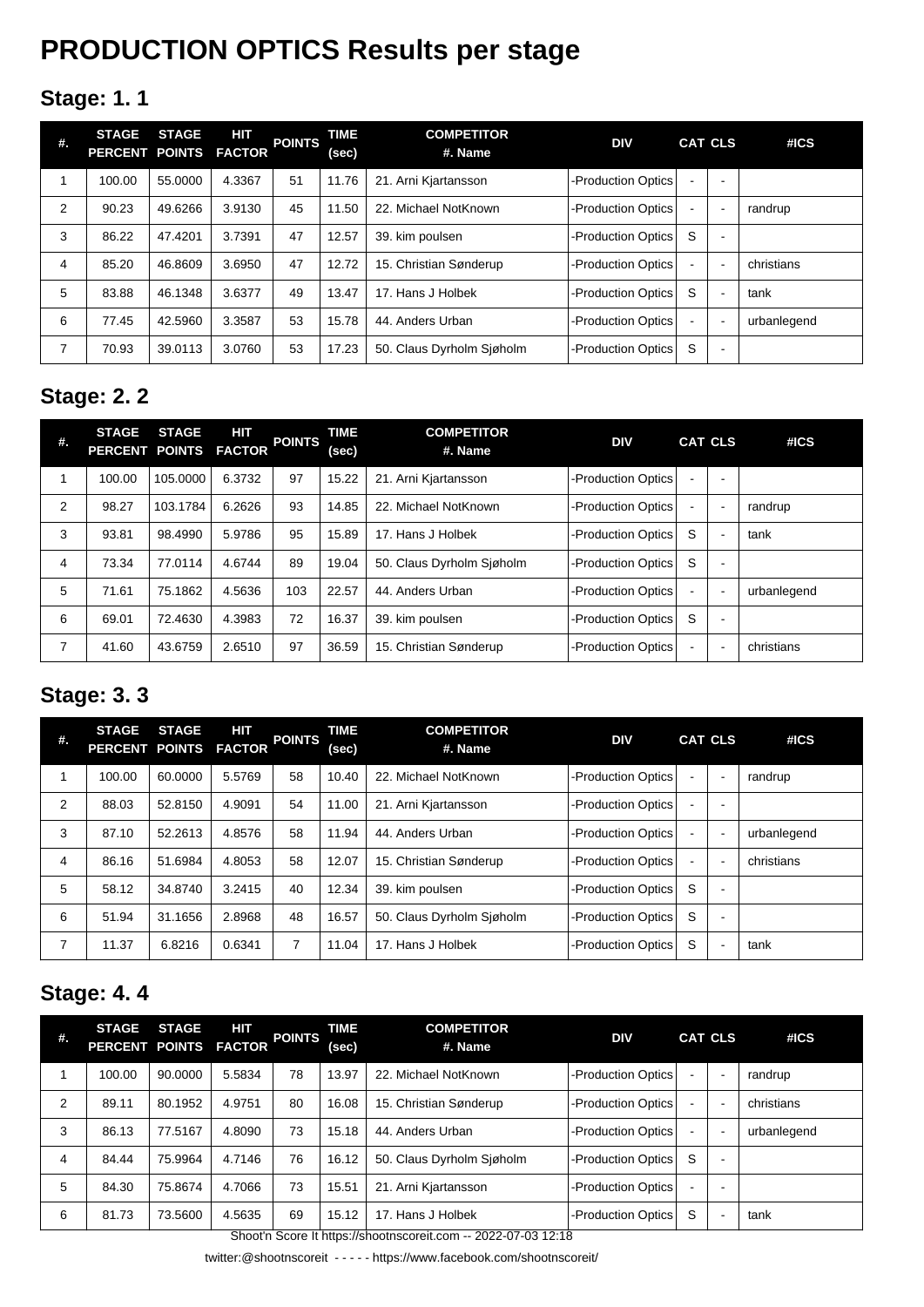| #. | <b>STAGE</b><br>PERCENT POINTS FACTOR | <b>STAGE</b> | НΠ     | <b>POINTS</b> | TIME<br>(sec | <b>COMPETITOR</b><br>#. Name | <b>DIV</b>         | <b>CAT CLS</b> | #ICS |
|----|---------------------------------------|--------------|--------|---------------|--------------|------------------------------|--------------------|----------------|------|
|    | 75.32                                 | 67.7865      | 4.2053 | 68            | 16.17        | 39.<br>. kim poulsen         | -Production Optics |                |      |

## **Stage: 5. 5**

| #. | <b>STAGE</b><br>PERCENT POINTS FACTOR | <b>STAGE</b> | HІТ    | <b>POINTS</b> | TIME<br>(sec) | <b>COMPETITOR</b><br>#. Name | <b>DIV</b>         |                          | <b>CAT CLS</b>           | #ICS        |
|----|---------------------------------------|--------------|--------|---------------|---------------|------------------------------|--------------------|--------------------------|--------------------------|-------------|
|    | 100.00                                | 55,0000      | 6.7089 | 53            | 7.90          | 21. Arni Kjartansson         | -Production Optics |                          | ٠                        |             |
| 2  | 86.58                                 | 47.6200      | 5.8087 | 51            | 8.78          | 22. Michael NotKnown         | -Production Optics |                          | $\overline{\phantom{0}}$ | randrup     |
| 3  | 83.57                                 | 45.9629      | 5.6065 | 55            | 9.81          | 44. Anders Urban             | -Production Optics |                          | ÷                        | urbanlegend |
| 4  | 74.60                                 | 41.0308      | 5.0049 | 51            | 10.19         | 17. Hans J Holbek            | -Production Optics | S                        |                          | tank        |
| 5  | 73.10                                 | 40.2023      | 4.9038 | 51            | 10.40         | 15. Christian Sønderup       | -Production Optics | $\overline{\phantom{a}}$ | -                        | christians  |
| 6  | 63.96                                 | 35.1758      | 4.2907 | 49            | 11.42         | 50. Claus Dyrholm Siøholm    | -Production Optics | S                        | $\sim$                   |             |
| 7  | 55.03                                 | 30.2645      | 3.6916 | 34            | 9.21          | 39. kim poulsen              | -Production Optics | S                        | ٠                        |             |

## **Stage: 6. 6**

| #.             | <b>STAGE</b><br>PERCENT POINTS FACTOR | <b>STAGE</b> | HІТ    | <b>POINTS</b> | TIME<br>(sec) | <b>COMPETITOR</b><br>#. Name | <b>DIV</b>         |        | <b>CAT CLS</b>           | #ICS        |
|----------------|---------------------------------------|--------------|--------|---------------|---------------|------------------------------|--------------------|--------|--------------------------|-------------|
|                | 100.00                                | 155.0000     | 6.4103 | 135           | 21.06         | 21. Arni Kjartansson         | -Production Optics |        |                          |             |
| $\overline{2}$ | 89.89                                 | 139.3290     | 5.7622 | 141           | 24.47         | 22. Michael NotKnown         | -Production Optics |        | $\blacksquare$           | randrup     |
| 3              | 81.68                                 | 126.6012     | 5.2358 | 151           | 28.84         | 44. Anders Urban             | -Production Optics | $\sim$ | $\blacksquare$           | urbanlegend |
| $\overline{4}$ | 81.29                                 | 125.9933     | 5.2106 | 141           | 27.06         | 15. Christian Sønderup       | -Production Optics |        | ٠                        | christians  |
| 5              | 56.62                                 | 87.7563      | 3.6293 | 112           | 30.86         | 17. Hans J Holbek            | -Production Optics | S      | ۰                        | tank        |
| 6              | 55.48                                 | 86.0015      | 3.5567 | 95            | 26.71         | 39. kim poulsen              | -Production Optics | S      | -                        |             |
| 7              | 46.76                                 | 72.4828      | 2.9976 | 114           | 38.03         | 50. Claus Dyrholm Siøholm    | -Production Optics | S      | $\overline{\phantom{a}}$ |             |

## **Stage: 7. 7**

| #. | <b>STAGE</b><br>PERCENT POINTS FACTOR | <b>STAGE</b> | HIT    | <b>POINTS</b> | TIME<br>(sec) | <b>COMPETITOR</b><br>#. Name | <b>DIV</b>         |                | <b>CAT CLS</b>           | #ICS        |
|----|---------------------------------------|--------------|--------|---------------|---------------|------------------------------|--------------------|----------------|--------------------------|-------------|
|    | 100.00                                | 60.0000      | 4.9383 | 60            | 12.15         | 44. Anders Urban             | -Production Optics | $\blacksquare$ | $\blacksquare$           | urbanlegend |
| 2  | 91.68                                 | 55.0098      | 4.5276 | 46            | 10.16         | 21. Arni Kjartansson         | -Production Optics |                |                          |             |
| 3  | 89.50                                 | 53.7017      | 4.4199 | 56            | 12.67         | 15. Christian Sønderup       | -Production Optics |                | ۰                        | christians  |
| 4  | 85.07                                 | 51.0428      | 4.2011 | 56            | 13.33         | 17. Hans J Holbek            | -Production Optics | S              | ۰                        | tank        |
| 5  | 82.03                                 | 49.2198      | 4.0510 | 54            | 13.33         | 22. Michael NotKnown         | -Production Optics |                |                          | randrup     |
| 6  | 73.05                                 | 43.8277      | 3.6072 | 54            | 14.97         | 39. kim poulsen              | -Production Optics | S              | $\overline{\phantom{0}}$ |             |
| 7  | 59.18                                 | 35.5056      | 2.9223 | 50            | 17.11         | 50. Claus Dyrholm Siøholm    | -Production Optics | S              | $\blacksquare$           |             |

## **Stage: 8. 8**

| #. | <b>STAGE</b><br>PERCENT POINTS FACTOR | <b>STAGE</b> | HIT    | <b>POINTS</b> | TIME<br>(sec) | <b>COMPETITOR</b><br>#. Name | <b>DIV</b>         |   | <b>CAT CLS</b>           | #ICS        |
|----|---------------------------------------|--------------|--------|---------------|---------------|------------------------------|--------------------|---|--------------------------|-------------|
|    | 100.00                                | 140.0000     | 4.9751 | 130           | 26.13         | 44. Anders Urban             | -Production Optics |   | $\overline{\phantom{a}}$ | urbanlegend |
| 2  | 96.98                                 | 135.7737     | 4.8249 | 113           | 23.42         | 21. Arni Kjartansson         | -Production Optics |   |                          |             |
| 3  | 93.03                                 | 130.2382     | 4.6282 | 122           | 26.36         | 22. Michael NotKnown         | -Production Optics |   | $\overline{\phantom{0}}$ | randrup     |
| 4  | 82.49                                 | 115.4816     | 4.1038 | 117           | 28.51         | 17. Hans J Holbek            | -Production Optics | S | ٠                        | tank        |

Shoot'n Score It https://shootnscoreit.com -- 2022-07-03 12:18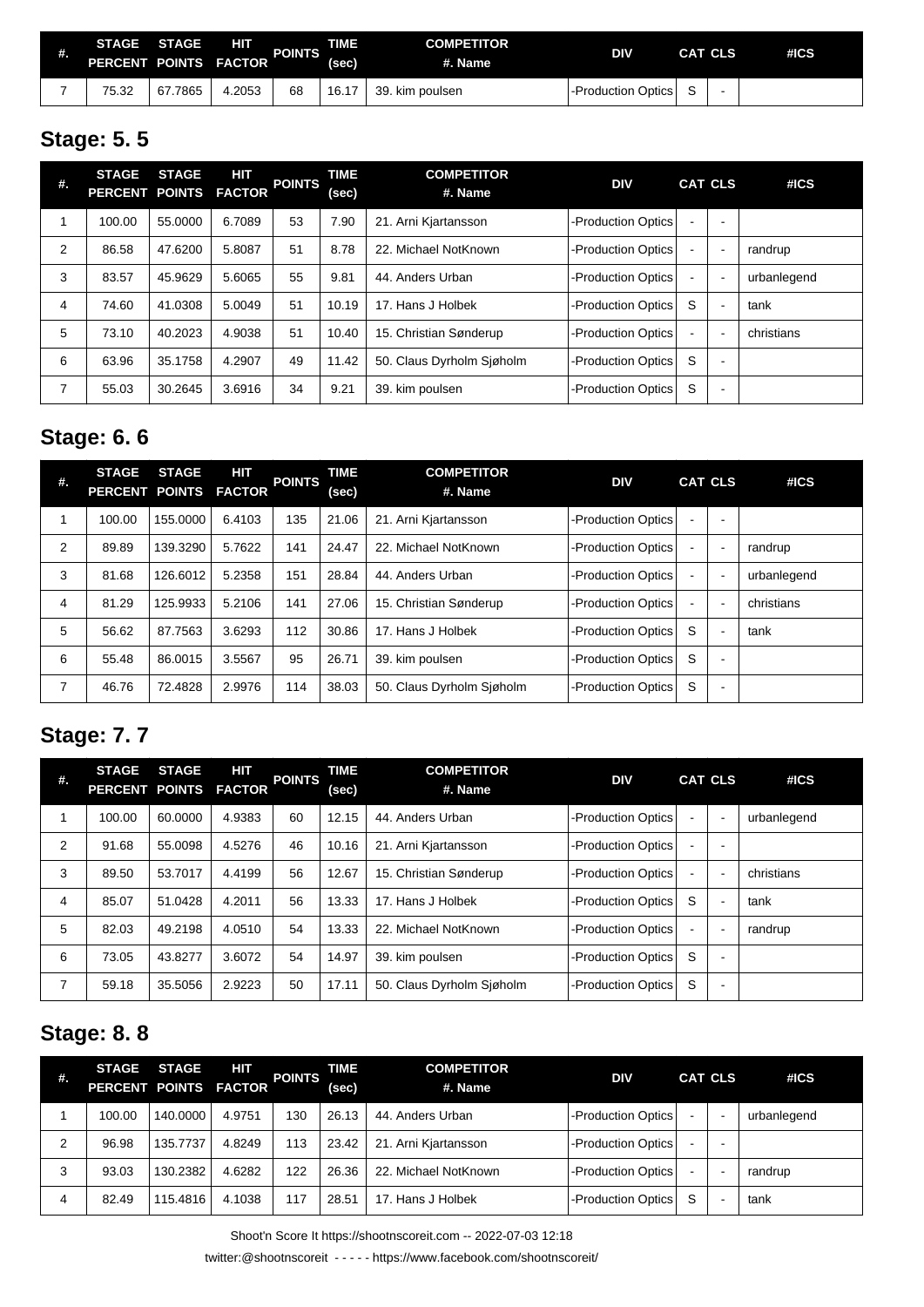| #. | <b>STAGE STAGE</b><br>PERCENT POINTS FACTOR |          | HIT    | <b>POINTS</b> | TIME.<br>(sec) | <b>COMPETITOR</b><br>#. Name | <b>DIV</b>         |   | CAT CLS                  | #ICS       |
|----|---------------------------------------------|----------|--------|---------------|----------------|------------------------------|--------------------|---|--------------------------|------------|
| 5  | 77.80                                       | 108.9169 | 3.8705 | 116           | 29.97          | 39. kim poulsen              | -Production Optics | S | -                        |            |
| 6  | 67.68                                       | 94.7563  | 3.3673 | 109           | 32.37          | 15. Christian Sønderup       | -Production Optics |   | $\overline{\phantom{0}}$ | christians |
|    | 40.78                                       | 57.0934  | 2.0289 | 73            | 35.98          | 50. Claus Dyrholm Siøholm    | -Production Optics | S |                          |            |